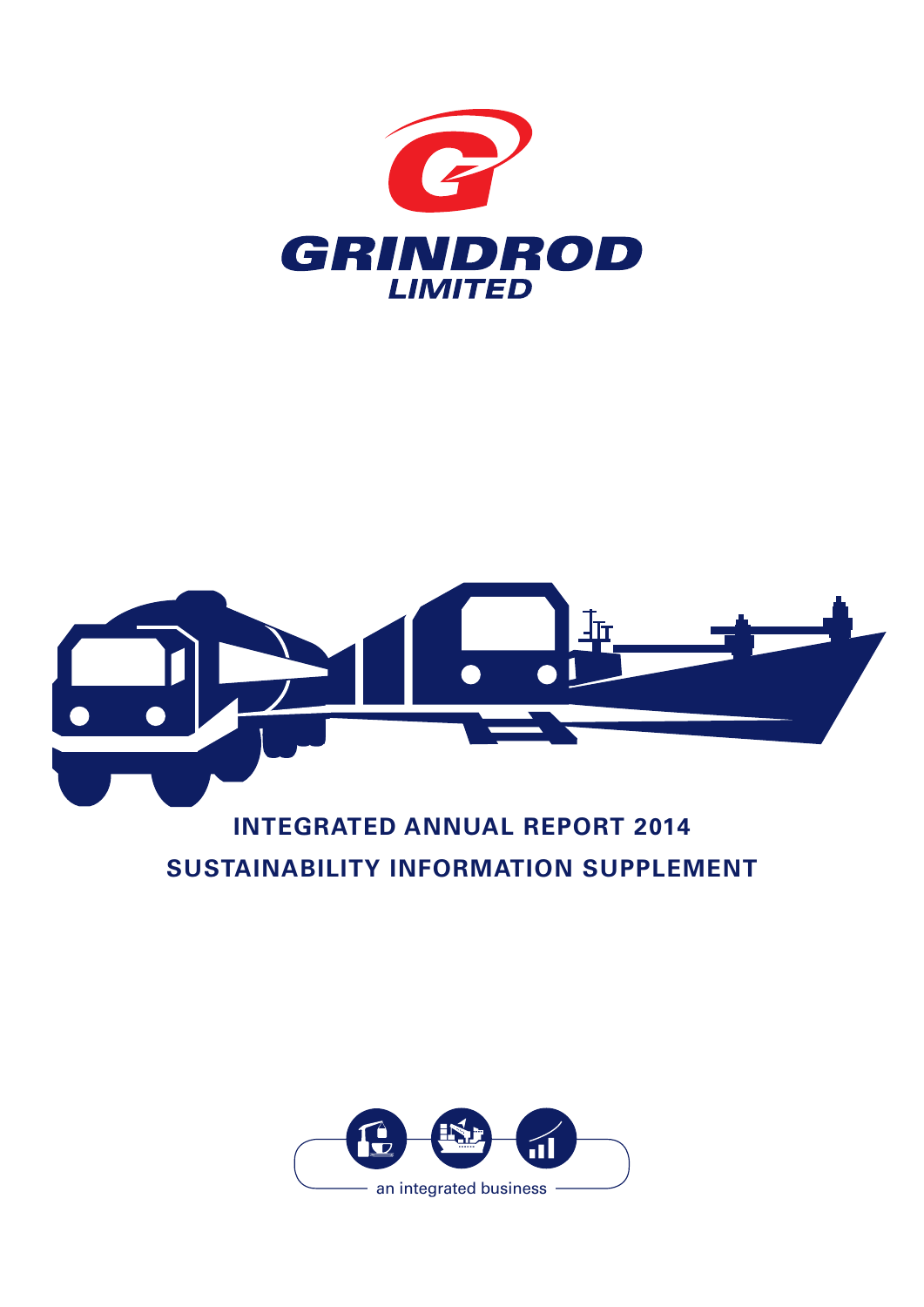# **CONTENTS**

**3**

| <b>Global Reporting Initiative (GRI)</b>                              | 1              |
|-----------------------------------------------------------------------|----------------|
| Identified material aspects and boundaries                            | 1              |
| Grindrod environmental reporting approach                             | 1              |
| Grindrod's quidelines for determining operational control             | 1              |
| <b>GRI G4 Content Index</b>                                           | $\overline{2}$ |
| <b>Manufactured capital</b>                                           | 8              |
| Intellectual capital                                                  | 9              |
| Talent management                                                     | 9              |
| Skills development                                                    | 9              |
| Learnerships                                                          | 9              |
| Human capital                                                         | 10             |
| Employee complement                                                   | 10             |
| Transformation                                                        | 11             |
| <b>Natural capital</b>                                                | 12             |
| Environmental key performance indicators                              | 12             |
| Consolidated Grindrod group (global) footprint trends over four years | 12             |
| Grindrod group GHG emissions                                          | 13             |
| Detailed environmental footprint - Shipping                           | 14             |
| Detailed environmental footprint - Freight Services                   | 15             |
|                                                                       |                |

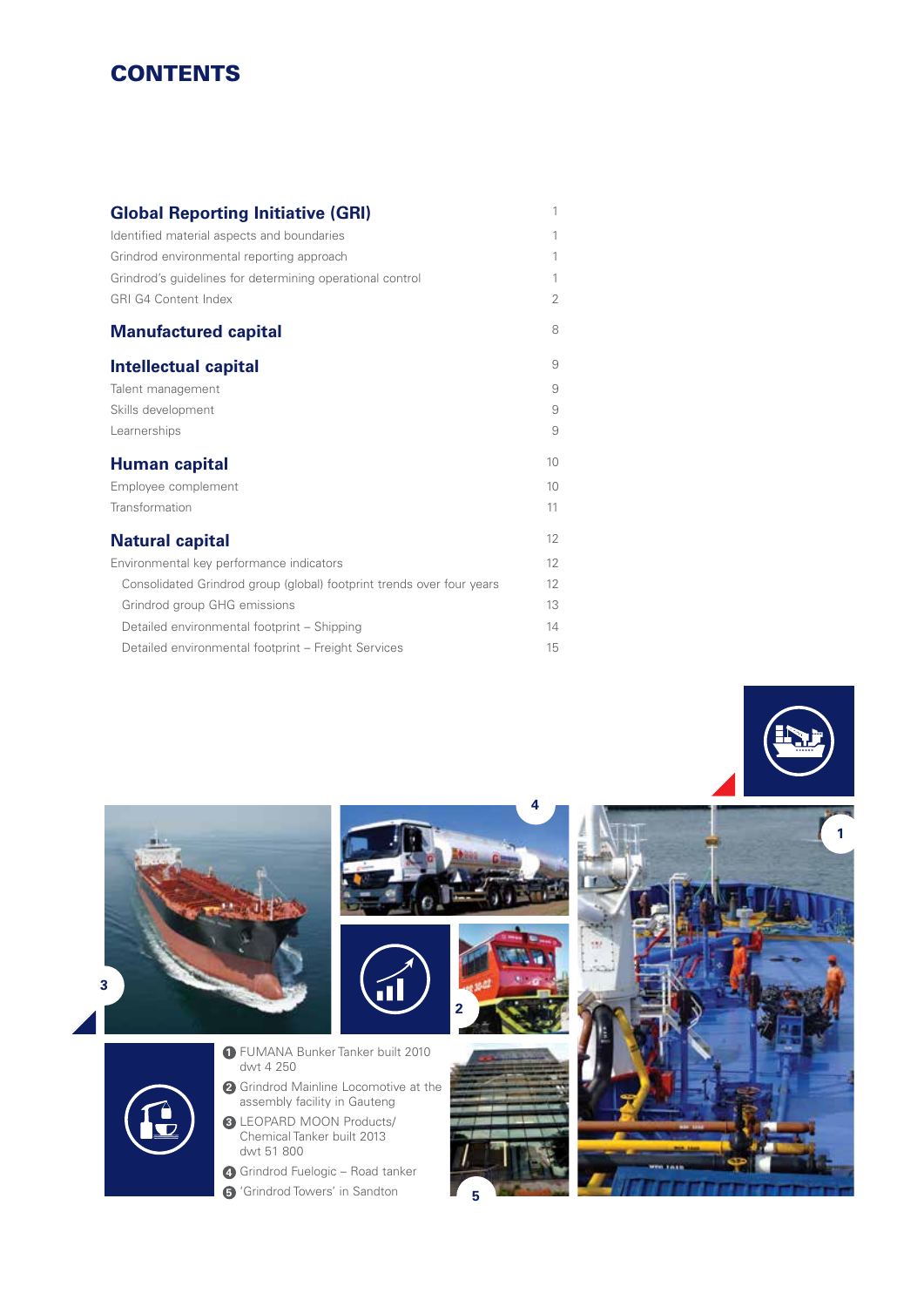# Global Reporting Initiative (GRI)

Grindrod has adopted the GRI framework and guidelines for sustainability reporting since 2005. Following release of the GRI G4 sustainability reporting guidelines in 2013, Grindrod adopted these as a basis for reporting with the 2014 integrated annual report and this sustainability information supplement containing standard disclosures from the GRI Sustainability Reporting Guidelines as outlined in the tables below. Grindrod has prepared its 2014 integrated annual report and this sustainability information supplement in terms of the GRI framework, based on a core "in accordance" option.

The content index has been compiled with a distinction between the general standard disclosures required in terms of the core and comprehensive "in accordance" options as follows:

| Indicators marked with $\blacksquare$ | Reporting required for core "in accordance" option          |
|---------------------------------------|-------------------------------------------------------------|
| Indicators marked with $\blacksquare$ | Reporting required for comprehensive "in accordance" option |

#### **Identified material aspects and boundaries**

Grindrod's consolidated annual financial statements, compiled in accordance with the requirements of the Companies Act, 71 of 2008, and International Financial Reporting Standards, present the consolidated financial performance and position of the group inclusive, as appropriate, of subsidiaries, joint ventures and associated companies.

Grindrod's integrated annual report is compiled with due consideration of the business activities, significant impacts and the substantive expectations and interests of its stakeholders. Information disclosed in terms of the GRI framework is based on the identification, prioritisation and validation of material aspects to promote disclosure that appropriately reflects material significant economic, environmental and social aspects and its performance in the wider context of sustainability within the context of the reasonable expectations and interests of its stakeholders. Where appropriate, sustainability information is disclosed inclusive of subsidiaries, joint ventures and associated companies.

#### **Grindrod environmental reporting approach**

In setting its organisation boundaries for reporting greenhouse gas (GHG) or C emissions, and by implication all other environmental key performance indicators (KPI), Grindrod has, since the adoption of a board-approved Group Environmental and Climate Change Policy in 2010 adopted the **operational control approach**, as defined by the international GHG Protocol (including referenced and appendix documents). In setting these boundaries Grindrod also completed a global best practice benchmarking exercise of leading transport and shipping companies in 2010 that assessed the approach towards either financial control or an operational control approach within these industries.

The Group Environmental and Climate Change Policy includes clear objectives and targets for improvement in terms of climate change and other environmental KPIs, and the follow-on logic that meeting these objectives and targets will

require the full authority to introduce and implement changes to policies and management practices within companies or joint ventures (JVs) where Grindrod has financial interests. This policy was revised and strengthened at the end of 2012 (copy available on the Grindrod company website).

The Deloitte limited sustainability assurance audit conducted in 2010/2011 found the operational control approach "acceptable" while pointing out that many large organisations prefer the financial control approach "as the process of identifying financial control is mature and usually well debated internally". One of the reasons that Grindrod has adopted an operational control approach over a financial control approach is that there are instances where Grindrod has limited financial control or minority equity shareholding but has sufficient operational control to influence emissions reductions strategies, through management and/or contractual arrangements.

In line with the GHG Protocol's definition of operational control, Grindrod has disclosed 100 per cent of emissions from entities it has operational control over, and zero per cent of emissions for entities where, regardless of shareholding, Grindrod does not have "full authority to introduce and implement its operating policies".

#### **Grindrod's guidelines for determining operational control**

Grindrod has used the GHG Protocol definition for operational control, which states that *"A company has operational control over an operation if the company or one of its subsidiaries has the full authority to introduce and implement its operating policies at the operation.*"

Determining authority is based on the objective and auditable existence of at least one of the following:

1. Ownership. As financial control (either through majority shareholding or through contractual arrangements) and operational control are closely aligned, this forms the starting point for determining operational control. A 51 per cent or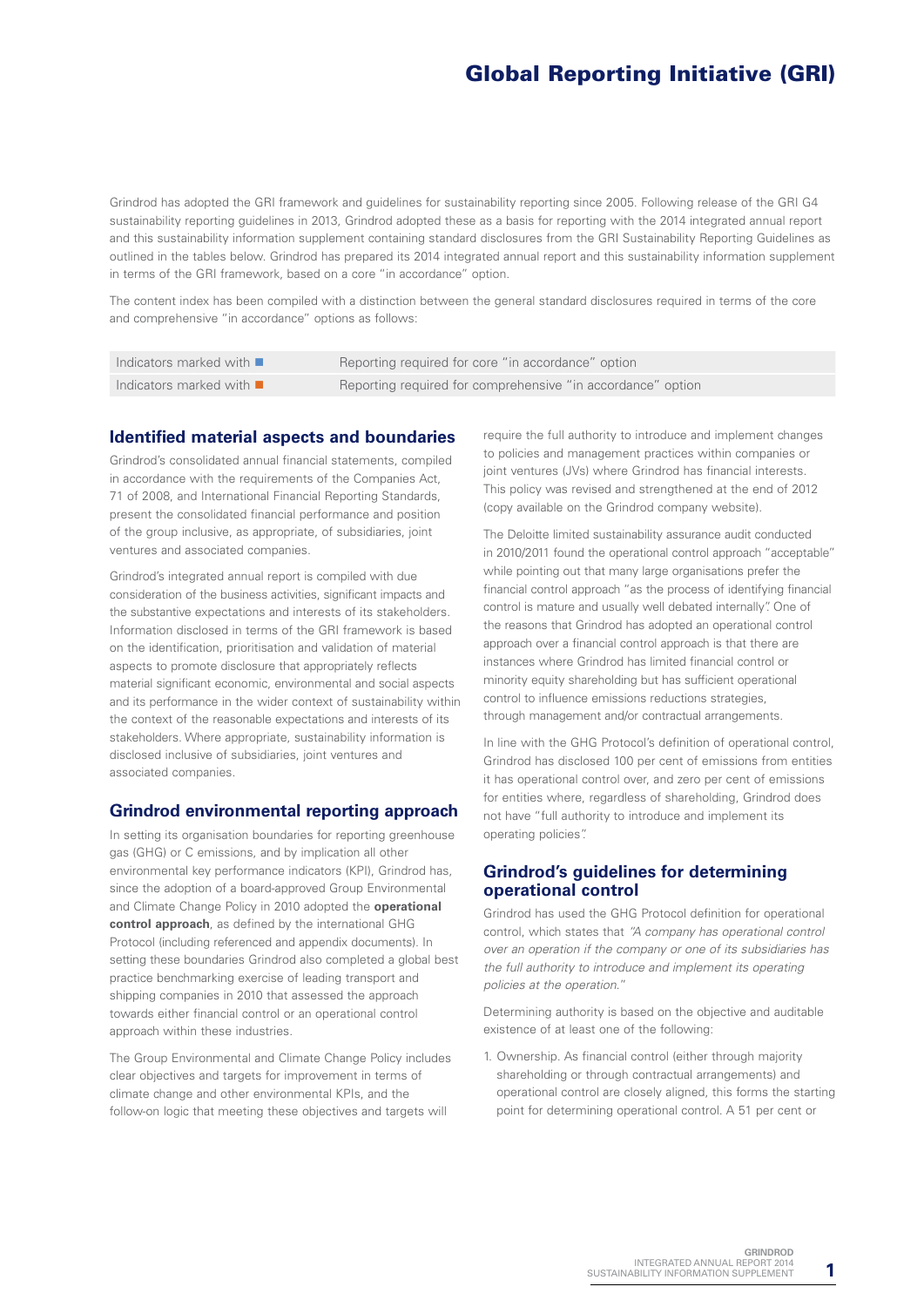# **Global Reporting Initiative (GRI)** continued

higher stake in a joint venture or company would indicate a high probability of having a reasonable ability to exert authority;

- 2. Employee authority. Regardless of ownership, where Grindrod employees have reasonable ability or authority to make changes to or influence how the business is being run, this would indicate an ability to control operations. This may include an ability to exert control via board representation or direct management control of operations;
- 3. ISO 14001 EMS. Where Grindrod has the reasonable ability to directly implement (by implication with own employees) or to influence the development (by non-employees) of an ISO 14001 environmental management system (EMS) or equivalent, this would indicate an ability to control operations; and
- 4. Contractual arrangements. Where Grindrod has the reasonable ability to impose environmental management directives in contractual obligations, this would indicate an ability to control operations.

The inclusion of "reasonable ability" is an important consideration. Within Shipping, for example, it could be argued

that Grindrod has the ability to influence how all of its assets (ships) that are chartered out are managed and run. In reality and in the context of how the global shipping community operates, however, this is not the case.

Given Grindrod's sometimes complex ownership and operational structure, particularly within the Freight Services and Shipping divisions, these screening rules have been applied firstly at the company ownership level as well as at the level of asset ownership and operations (i.e. specific ships and land-based facilities) within these companies.

Finally, Grindrod has adopted a conservative approach, including emissions from sources where interpretation of the screening rules are still not 100 per cent decisive.

## **GRI G4 Content Index**

Aspects that are considered material are included in the tables below. Compliance with the disclosure requirements of the GRI framework are indicated in the "status" column of the content index as follows:

|     | Status   Description                                                                                                                                                                            |
|-----|-------------------------------------------------------------------------------------------------------------------------------------------------------------------------------------------------|
|     | Compliant with disclosure requirements – detail included in the integrated annual report as per the page numbers<br>indicated, or included in this sustainability information supplement (SIS). |
|     | Partially compliant with disclosure requirements – detail included in the integrated annual report as per the page<br>numbers indicated, or included in this SIS.                               |
| N/A | Not applicable to Grindrod                                                                                                                                                                      |

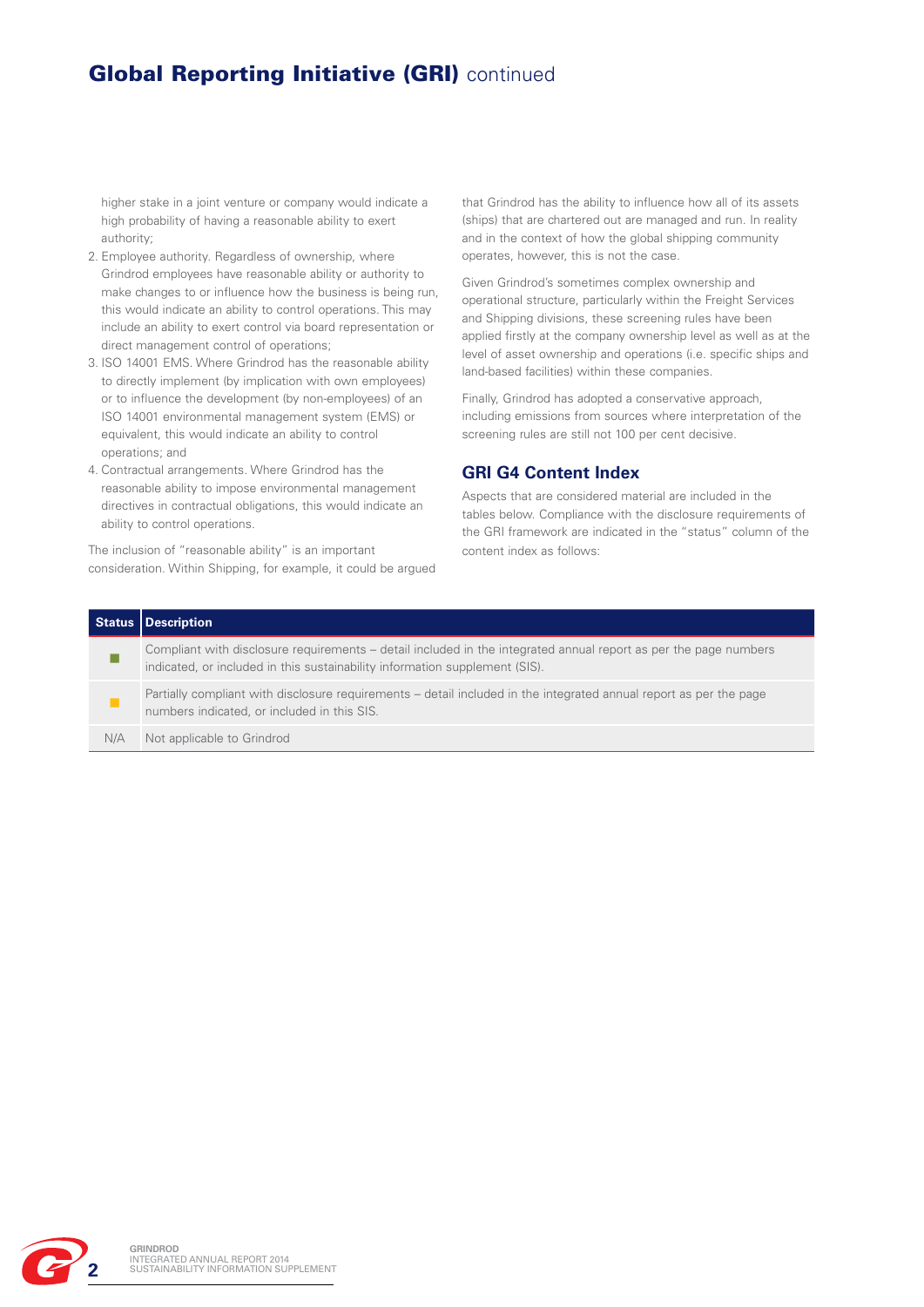| <b>Indicator</b><br><b>Description</b> |                                                                                                                                                            | <b>Status</b> | <ir> page<br/>reference</ir>                 | <b>SIS page</b><br>reference |  |  |  |
|----------------------------------------|------------------------------------------------------------------------------------------------------------------------------------------------------------|---------------|----------------------------------------------|------------------------------|--|--|--|
|                                        | <b>General Standard Disclosures</b>                                                                                                                        |               |                                              |                              |  |  |  |
| <b>Strategy and Analysis</b>           |                                                                                                                                                            |               |                                              |                              |  |  |  |
| $G4-1$                                 | Statement from the most senior decision-maker of the organisation                                                                                          | п             | $2 - 3$                                      |                              |  |  |  |
| $G4-2$                                 | Description of key impacts, risks, and opportunities                                                                                                       | п             | $17, 22 - 23$                                |                              |  |  |  |
| <b>Organisational Profile</b>          |                                                                                                                                                            |               |                                              |                              |  |  |  |
| G4-3<br>п                              | Name of the organisation                                                                                                                                   | u.            | <b>IBC</b>                                   |                              |  |  |  |
| $G4-4$<br>п                            | Primary brands, products, and/or services                                                                                                                  | ш             | $8 - 13$                                     |                              |  |  |  |
| $G4-5$<br>п                            | Location of organisation's headquarters                                                                                                                    | ш             | <b>IBC</b>                                   |                              |  |  |  |
| $G4-6$<br>$\blacksquare$               | Number of countries where the organisation operates                                                                                                        | u.            | 15                                           |                              |  |  |  |
| $G4-7$<br>п                            | Nature of ownership and legal form                                                                                                                         | ш             | <b>IBC</b>                                   |                              |  |  |  |
| G4-8<br>п                              | Markets served                                                                                                                                             | П             | $8 - 9$ , $14 - 15$                          |                              |  |  |  |
| G4-9<br>п                              | Scale of the reporting organisation                                                                                                                        | п             | $8 - 13, 54 - 57$                            |                              |  |  |  |
| $G4-10$                                | Employee profile                                                                                                                                           | ш             | 10, 14, $41 - 42$                            | 10, 11                       |  |  |  |
| $G4-11$                                | Employees covered by collective bargaining schemes                                                                                                         | ш             | 44                                           |                              |  |  |  |
| $G4-12$                                | Organisation's supply chain                                                                                                                                | ш             | $8 - 9$                                      |                              |  |  |  |
| $G4-13$                                | Significant changes during the reporting period regarding the<br>organisation's size, structure, ownership or supply chain                                 | ш             | $4 - 5$                                      |                              |  |  |  |
| $G4-14$                                | Explanation of whether and how the precautionary approach or<br>principle is addressed by the organisation                                                 | ш             | 39                                           |                              |  |  |  |
| $G4-15$                                | Externally developed economic, environmental, and social charters,<br>principles, or other initiatives to which the organisation subscribes<br>or endorses | T.            | 1, 6, 23, 39,<br>$45 - 47,66,$<br>68, 69, 89 |                              |  |  |  |
| $G4-16$                                | Memberships of associations                                                                                                                                | П             | 44                                           |                              |  |  |  |
|                                        | <b>Identified Material Aspects and Boundaries</b>                                                                                                          |               |                                              |                              |  |  |  |
| $G4-17$                                | Scope of report                                                                                                                                            | ш             | $\mathbf{1}$                                 |                              |  |  |  |
| $G4-18$                                | Process for defining report content and aspect boundaries                                                                                                  | ш             | 1                                            |                              |  |  |  |
| $G4-19$                                | Material aspects for defining report content                                                                                                               | ш             | 1                                            |                              |  |  |  |
| $G4-20$                                | Aspect boundaries within the organisation                                                                                                                  | ш             | 1                                            |                              |  |  |  |
| $G4-21$                                | Aspect boundaries outside the organisation                                                                                                                 | ш             | 1                                            | 1                            |  |  |  |
| $G4-22$                                | Restatements                                                                                                                                               |               | None material                                |                              |  |  |  |
| $G4-23$                                | Significant changes                                                                                                                                        |               | $\mathbf{1}$                                 |                              |  |  |  |
| <b>Stakeholder Engagement</b>          |                                                                                                                                                            |               |                                              |                              |  |  |  |
| $G4-24$                                | Stakeholder groups                                                                                                                                         | ш             | 44                                           |                              |  |  |  |
| $G4-25$                                | Identification and selection of stakeholder groups                                                                                                         | ш             | 44                                           |                              |  |  |  |
| $G4-26$                                | Approaches to stakeholder engagement                                                                                                                       | ш             | 44, 69, 86                                   |                              |  |  |  |
| $G4-27$                                | Stakeholder engagement                                                                                                                                     | T.            | 44                                           |                              |  |  |  |
| <b>Report Profile</b>                  |                                                                                                                                                            |               |                                              |                              |  |  |  |
| $G4-28$                                | Reporting period                                                                                                                                           |               | $1$ (Jan – Dec)                              |                              |  |  |  |
| $G4-29$                                | Date of most recent previous report                                                                                                                        | T.            | 1(2013)                                      |                              |  |  |  |
| $G4-30$                                | Reporting cycle                                                                                                                                            | ш             | 1 (Annual)                                   |                              |  |  |  |
| $G4-31$                                | Contact point for questions                                                                                                                                | ш             | <b>IBC</b>                                   |                              |  |  |  |
| $G4-32$                                | GRI content index                                                                                                                                          | ш             | This table                                   |                              |  |  |  |
| $G4-33$                                | External assurance                                                                                                                                         | ш             | 92                                           |                              |  |  |  |

*IBC: Inside back cover*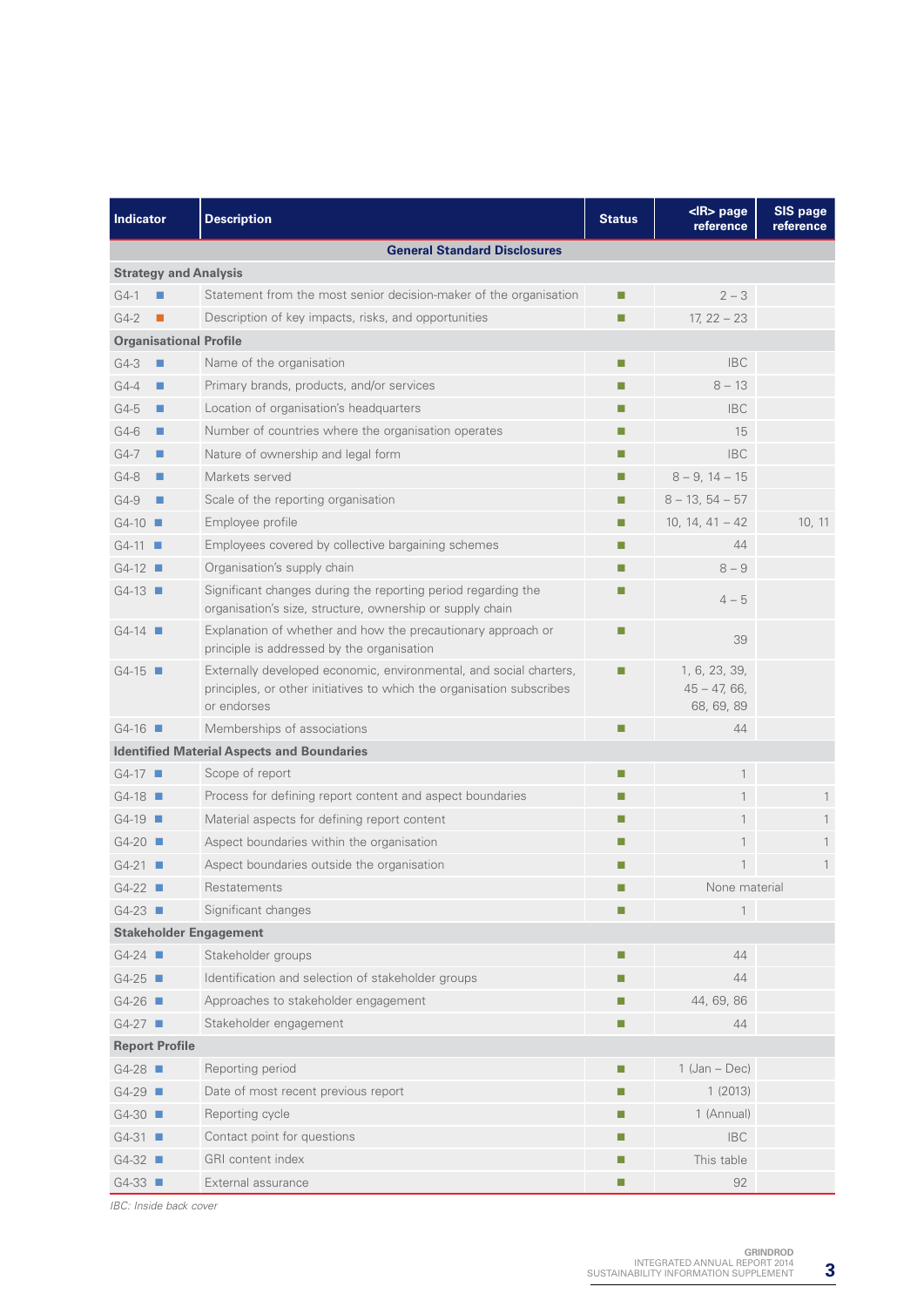# **Global Reporting Initiative (GRI)** continued

| <b>Indicator</b>                    | <b>Description</b>                                       | <b>Status</b> | <ir> page<br/>reference</ir>                            | <b>SIS page</b><br>reference |  |  |  |  |
|-------------------------------------|----------------------------------------------------------|---------------|---------------------------------------------------------|------------------------------|--|--|--|--|
| <b>General Standard Disclosures</b> |                                                          |               |                                                         |                              |  |  |  |  |
| Governance                          |                                                          |               |                                                         |                              |  |  |  |  |
| $G4-34$                             | Governance structure                                     | П             | $66 - 70$                                               |                              |  |  |  |  |
| $G4-35$                             | Process for delegating authority to senior executives    | п             | 67                                                      |                              |  |  |  |  |
| $G4-36$                             | Executive-level appointment                              | П             | 67                                                      |                              |  |  |  |  |
| $G4-37$                             | Stakeholder consultation processes                       | П             | 44                                                      |                              |  |  |  |  |
| $G4-38$                             | Composition of board and committees                      | П             | $58 - 62, 66,$<br>72, 83, 85, 87                        |                              |  |  |  |  |
| $G4-39$                             | Independence of the chair of the board                   | ш             | 58                                                      |                              |  |  |  |  |
| $G4-40$                             | Nomination and selection processes for board members     | ш             | $66, 83 - 84$                                           |                              |  |  |  |  |
| $G4-41$                             | Avoidance of conflicts of interest                       | П             | 67,68                                                   |                              |  |  |  |  |
| $G4-42$                             | Board's role in development, approval and updating       | $\Box$        | 67                                                      |                              |  |  |  |  |
| $G4-43$                             | Enhancing board members' knowledge levels                | П             | 84                                                      |                              |  |  |  |  |
| $G4-44$                             | Governance bodies evaluation                             | $\Box$        | 72, 84                                                  |                              |  |  |  |  |
| $G4-45$                             | Identification and management of risks and opportunities | П             | $22 - 23, 69, 87$                                       |                              |  |  |  |  |
| $G4-46$                             | Review of risk management processes                      | П             | 67, 69, 86, 88                                          |                              |  |  |  |  |
| $G4-47$                             | Frequency of review                                      | П             | 22, 64                                                  |                              |  |  |  |  |
| $G4-48$                             | Review and approval of integrated annual report          | П             | 1, 88, 89                                               |                              |  |  |  |  |
| $G4-49$                             | Process for communicating critical concerns              |               | 66, $71 - 73$ ,<br>$83 - 84.$<br>$85 - 86$<br>$87 - 89$ |                              |  |  |  |  |
| $G4-50$                             | Nature and number of critical concerns recorded          | □             | None                                                    |                              |  |  |  |  |
| $G4-51$                             | Remuneration policies                                    | П             | 72                                                      |                              |  |  |  |  |
| $G4-52$                             | Process for determining remuneration                     | П             | $71 - 73$                                               |                              |  |  |  |  |
| $G4-53$                             | Stakeholder involvement in remuneration                  | П             | 44, 109                                                 |                              |  |  |  |  |
| <b>Ethics and Integrity</b>         |                                                          |               |                                                         |                              |  |  |  |  |
| $G4-56$                             | Values, principles, standards and norms of behaviour     | П             | $8 - 9, 39, 68$                                         |                              |  |  |  |  |
| $G4-57$                             | Mechanisms for seeking advice on ethical issues          | ш             | 68, IBC                                                 |                              |  |  |  |  |
| $G4-58$                             | Mechanisms for reporting concerns on ethical issues      | П             | 68, IBC                                                 |                              |  |  |  |  |

| Indicator                        | <b>Description</b>                                                                                                  | <b>Status</b> | <ir> page<br/>reference</ir>                | <b>SIS page</b><br>reference |  |
|----------------------------------|---------------------------------------------------------------------------------------------------------------------|---------------|---------------------------------------------|------------------------------|--|
|                                  | <b>Specific Standard Disclosures</b>                                                                                |               |                                             |                              |  |
| <b>Economic</b>                  |                                                                                                                     |               |                                             |                              |  |
| <b>Economic Performance</b>      |                                                                                                                     |               |                                             |                              |  |
| $G4-EC1$                         | Direct economic value generated and distributed                                                                     |               | 33                                          |                              |  |
| $G4-EC2$                         | Financial implications and other risks and opportunities for the<br>organisation's activities due to climate change |               |                                             |                              |  |
| $G4-EC3$                         | Coverage of the organisation's defined benefit plan obligations                                                     | ш             | Annual financial statements<br>- on website |                              |  |
| $G4-EC4$                         | Financial assistance received from government                                                                       | ш             | None                                        |                              |  |
| <b>Indirect Economic Impacts</b> |                                                                                                                     |               |                                             |                              |  |
| $G4-EC7$                         | Development and impact of infrastructure investments and<br>services supported                                      |               | 44                                          |                              |  |
| G4-EC8                           | Significant indirect economic impacts, including the extent of impacts                                              |               | 44                                          |                              |  |



**GRINDROD**  INTEGRATED ANNUAL REPORT 2014 **4** SUSTAINABILITY INFORMATION SUPPLEMENT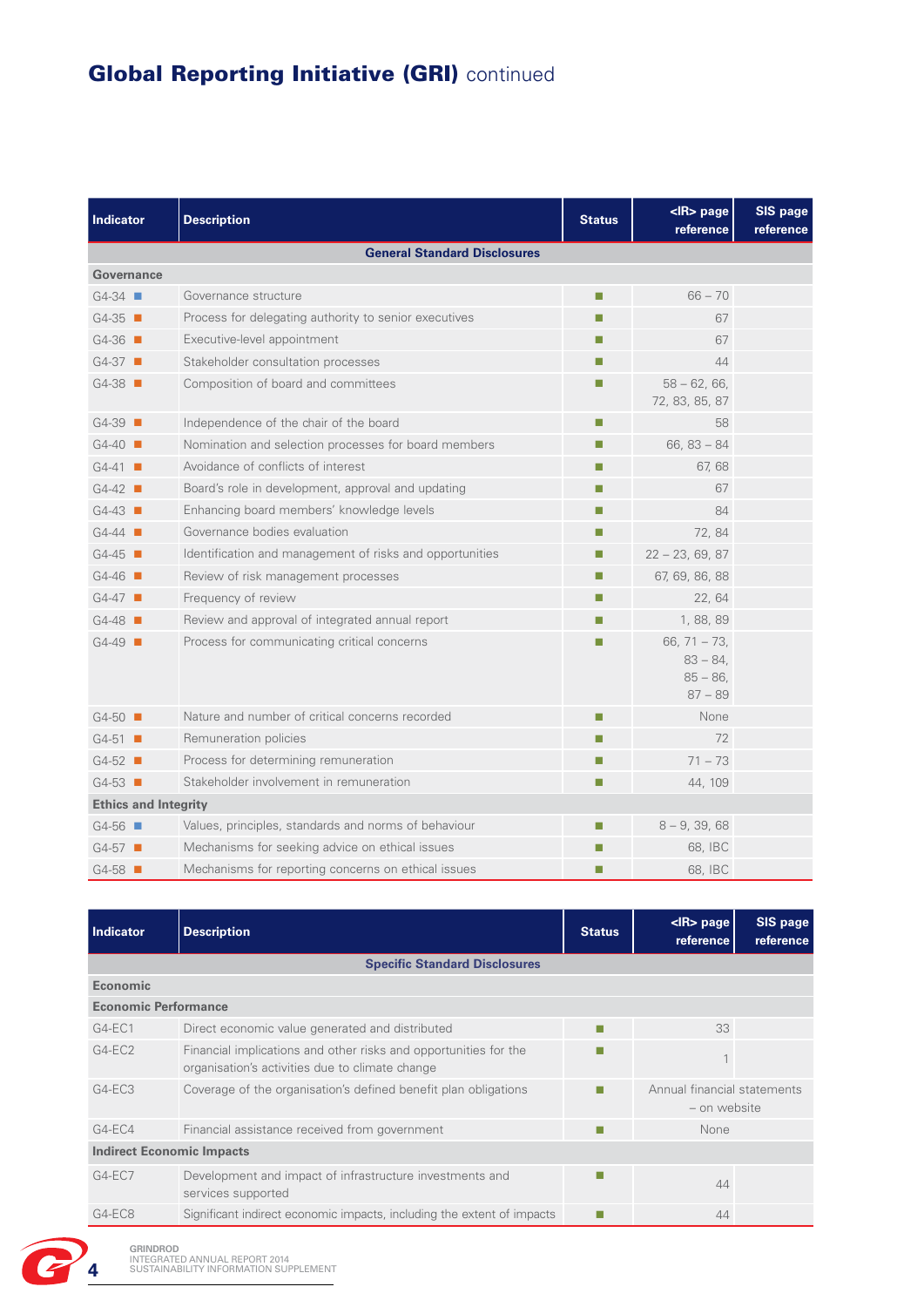| Indicator                    | <b>Description</b>                                                                                                                                                               | <b>Status</b> | <ir> page<br/>reference</ir> | SIS page<br>reference |
|------------------------------|----------------------------------------------------------------------------------------------------------------------------------------------------------------------------------|---------------|------------------------------|-----------------------|
| <b>Environmental</b>         |                                                                                                                                                                                  |               |                              |                       |
| <b>Materials</b>             |                                                                                                                                                                                  |               |                              |                       |
| G4-EN1                       | Materials used by weight or volume                                                                                                                                               | N/A           |                              |                       |
| G4-EN2                       | % of materials used that are recycled input materials                                                                                                                            | N/A           |                              |                       |
| <b>Energy</b>                |                                                                                                                                                                                  |               |                              |                       |
| G4-EN3                       | Energy consumption within the organisation                                                                                                                                       | ×,            | 57                           | 12                    |
| G4-EN4                       | Energy consumption outside of the organisation                                                                                                                                   | П             |                              | 12, 13                |
| G4-EN5                       | Energy intensity                                                                                                                                                                 | $\Box$        | $46 - 47, 57$                | 12                    |
| G4-EN6                       | Reduction of energy consumption                                                                                                                                                  | $\Box$        | $45 - 47$                    |                       |
| G4-EN7                       | Reduction in energy requirements of products/services                                                                                                                            | $\Box$        |                              | 12                    |
| Water                        |                                                                                                                                                                                  |               |                              |                       |
| G4-EN8                       | Total water withdrawal by source                                                                                                                                                 | ×.            |                              | 12                    |
| G4-EN9<br>G4-EN10            | Water sources significantly affected by withdrawal of water                                                                                                                      | N/A           |                              |                       |
| <b>Biodiversity</b>          | Percentage and total volume of water recycled and reused                                                                                                                         | Ш             |                              | 12                    |
| G4-EN11                      | Operational sites owned in areas of high biodiversity                                                                                                                            | ш             | $46 - 47$                    |                       |
| G4-EN12                      | Significant impacts on biodiversity                                                                                                                                              | ш             | $46 - 47$                    |                       |
| G4-EN13                      | Habitats protected or restored                                                                                                                                                   | П             | $46 - 47$                    |                       |
| G4-EN14                      | Number of endangered species affected by operations                                                                                                                              | N/A           |                              |                       |
| <b>Emissions</b>             |                                                                                                                                                                                  |               |                              |                       |
| G4-EN15                      | Direct greenhouse gas (GHG) emissions (Scope 1)                                                                                                                                  | ш             | $45 - 47$                    | 12, 13                |
| G4-EN16                      | Indirect GHG emissions (Scope 2)                                                                                                                                                 | $\Box$        | 47                           | 12, 13                |
| G4-EN17                      | Other indirect GHG emissions (Scope 3)                                                                                                                                           | П             | 47                           | 12, 13                |
| G4-EN18                      | GHG emissions intensity                                                                                                                                                          | $\Box$        | $45 - 47, 57$                | 12, 13                |
| G4-EN19                      | Reduction of GHG emissions                                                                                                                                                       | $\Box$        | $45 - 47$                    |                       |
| G4-EN20                      | Emissions of ozone-depleting substances (ODS)                                                                                                                                    | $\Box$        |                              | 12, 13                |
| G4-EN21                      | $NO_{x}$ , SO <sub>x</sub> , and other significant air emissions                                                                                                                 | П             | 47                           | 14, 15                |
| <b>Effluents and Waste</b>   |                                                                                                                                                                                  |               |                              |                       |
| G4-EN22                      | Total water discharge by quality and destination                                                                                                                                 | П             |                              | 12, 14, 15            |
| G4-EN23                      | Total weight of waste by type and disposal method                                                                                                                                | □             |                              | $12 - 15$             |
| G4-EN24                      | Total number and volume of significant spills                                                                                                                                    |               | 46 (None)                    |                       |
| G4-EN25                      | Transport of hazardous waste                                                                                                                                                     |               | 47                           | 12                    |
| G4-EN26                      | Identity, size, protected status, and biodiversity value of water<br>bodies significantly affected by the reporting organization's<br>discharges of water and runoff             | N/A           |                              |                       |
| <b>Products and Services</b> |                                                                                                                                                                                  |               |                              |                       |
| G4-EN27                      | Impact mitigation of environmental impacts of products/services                                                                                                                  |               | 47                           |                       |
| G4-EN28                      | Percentage of products sold and their packaging materials that are<br>reclaimed by category                                                                                      | N/A           |                              |                       |
| <b>Compliance</b>            |                                                                                                                                                                                  |               |                              |                       |
| G4-EN29                      | Monetary value of significant fines and total number of non-monetary<br>sanctions for non-compliance with environmental laws and regulations                                     | П             | None                         |                       |
| <b>Transport</b>             |                                                                                                                                                                                  |               |                              |                       |
| G4-EN30                      | Significant environmental impacts of transporting products and<br>other goods and materials used for the organisation's operations,<br>and transporting members of the workforce | п             |                              | 12                    |
|                              | Omission: workforce transportation not included                                                                                                                                  |               |                              |                       |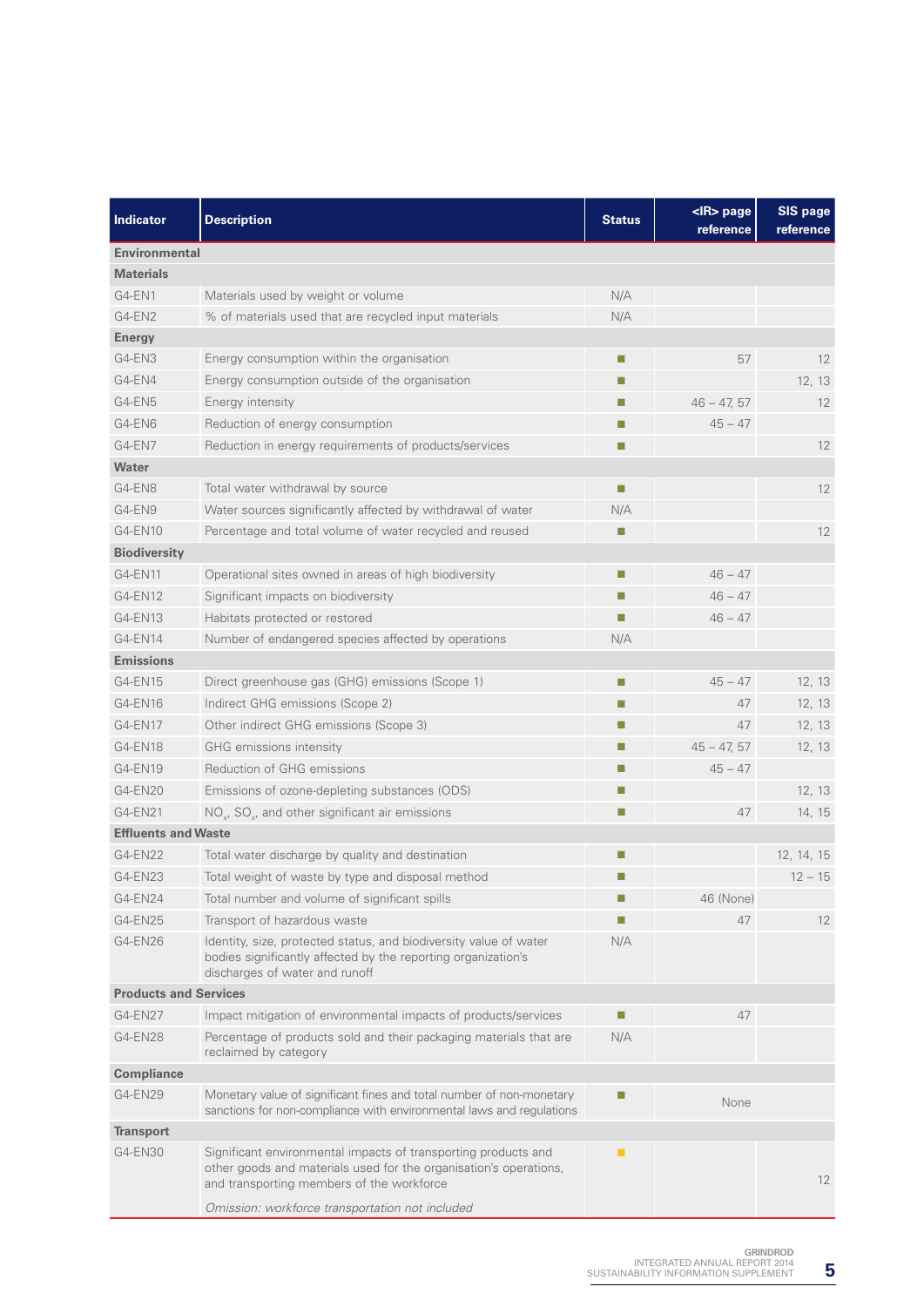# **Global Reporting Initiative (GRI)** continued

| <b>Indicator</b>              | <b>Description</b>                                                                                                                                                                                                                               | <b>Status</b> | $<$ IR $>$ page<br>reference | SIS page<br>reference |
|-------------------------------|--------------------------------------------------------------------------------------------------------------------------------------------------------------------------------------------------------------------------------------------------|---------------|------------------------------|-----------------------|
| <b>Social</b>                 |                                                                                                                                                                                                                                                  |               |                              |                       |
|                               | <b>Social: Labour Practices and Decent Work</b>                                                                                                                                                                                                  |               |                              |                       |
| <b>Employment</b>             |                                                                                                                                                                                                                                                  |               |                              |                       |
| $G4-LA1$                      | Number of new employee hires and employee turnover by age<br>group, gender and region                                                                                                                                                            | ш             |                              | 10, 11                |
|                               | <b>Occupational Health and Safety</b>                                                                                                                                                                                                            |               |                              |                       |
| G4-LA6                        | Rates of injury, occupational diseases, lost days, and absenteeism,<br>and number of work-related fatalities                                                                                                                                     |               | $40 - 42, 57$                |                       |
| G4-LA7                        | Workers with high incidence or high risk of diseases related to their<br>occupation                                                                                                                                                              |               | 42                           |                       |
| <b>Training and Education</b> |                                                                                                                                                                                                                                                  |               |                              |                       |
| G4-LA9                        | Average hours of training per year per employee<br>Omission: disclosed as average value spend per employee and not<br>average hours by gender and employee category                                                                              | п             | 57                           |                       |
| G4-LA10                       | Programs for skills management and lifelong learning that support<br>the continued employability of employees and assist them in<br>managing career endings                                                                                      | ш             | 39                           | 9                     |
| G4-LA11                       | Percentage of employees receiving regular performance and career<br>development reviews<br>Omission: not disclosed by gender or employee category                                                                                                | п             |                              | 9                     |
|                               | <b>Diversity and Equal Opportunity</b>                                                                                                                                                                                                           |               |                              |                       |
| $G4-LA12$                     | Composition of governance bodies and breakdown of employees<br>per category according to gender, age group, minority group<br>membership, and other indicators of diversity                                                                      |               | 62, 67                       | 10, 11                |
| <b>Social: Human Rights</b>   |                                                                                                                                                                                                                                                  |               |                              |                       |
| <b>Non-discrimination</b>     |                                                                                                                                                                                                                                                  |               |                              |                       |
| G4-HR3                        | Incidents of discrimination and actions taken                                                                                                                                                                                                    | П             | None                         |                       |
|                               | <b>Freedom of Association and Collective Bargaining</b>                                                                                                                                                                                          |               |                              |                       |
| G4-HR4                        | Operations and suppliers identified in which the right to exercise<br>freedom of association and collective bargaining may be violated or<br>at significant risk, and measures taken to support these rights<br>Omission: suppliers not assessed | п             | None                         |                       |
| <b>Child Labour</b>           |                                                                                                                                                                                                                                                  |               |                              |                       |
| G4-HR5                        | None                                                                                                                                                                                                                                             |               |                              |                       |
|                               | <b>Forced or Compulsory Labour</b>                                                                                                                                                                                                               |               |                              |                       |
| G4-HR6                        | None                                                                                                                                                                                                                                             |               |                              |                       |
| <b>Indigenous Rights</b>      |                                                                                                                                                                                                                                                  |               |                              |                       |
| G4-HR8                        | Total number of incidents of violations involving rights of<br>indigenous peoples and actions taken                                                                                                                                              |               | None                         |                       |
|                               | <b>Human Rights Grievance Mechanisms</b>                                                                                                                                                                                                         |               |                              |                       |
| G4-HR12                       | Number of grievances about human rights impacts filed, addressed,<br>and resolved through formal grievance mechanisms                                                                                                                            |               | None                         |                       |

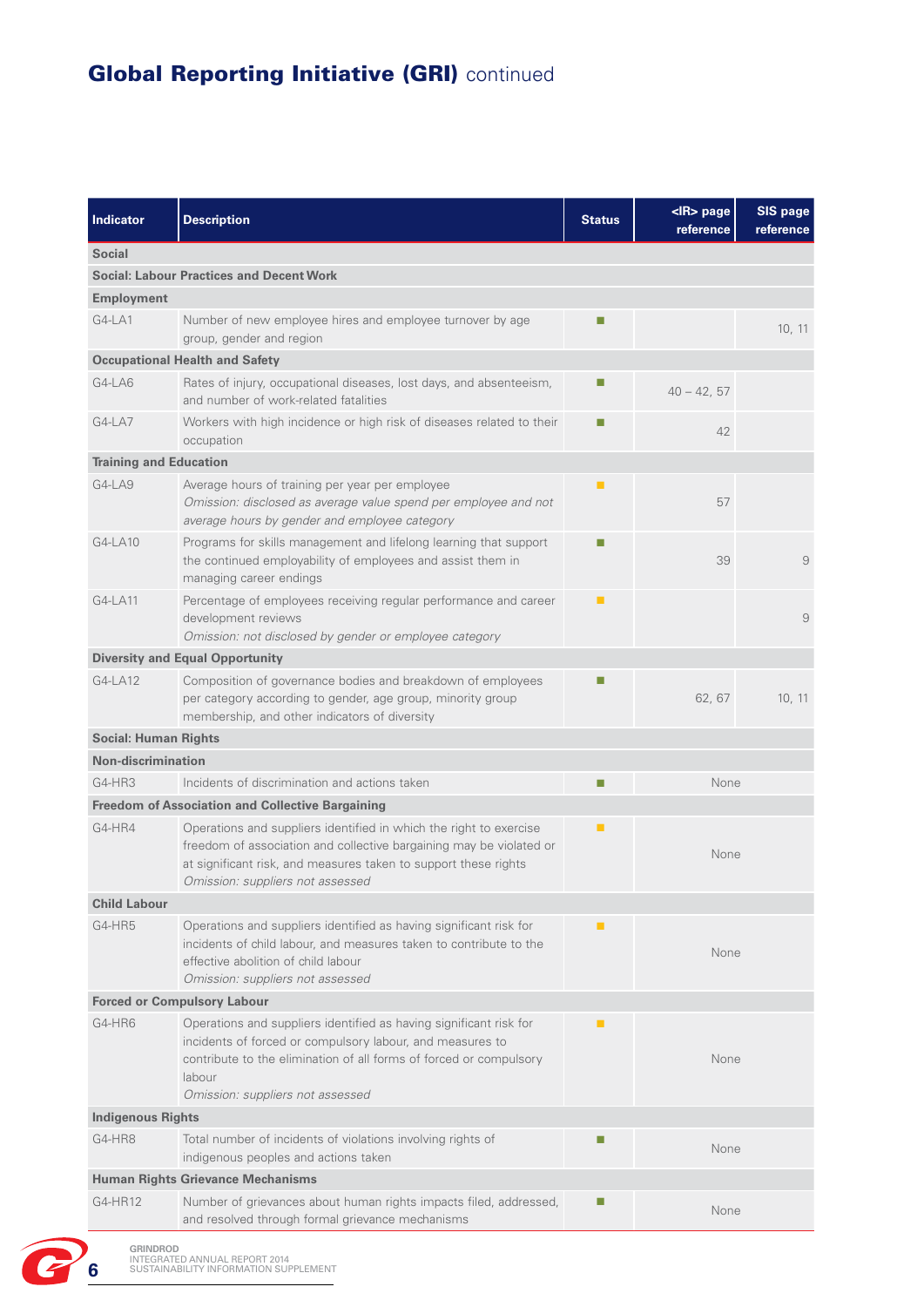| <b>Indicator</b>                  | <b>Description</b>                                                                                                                                                                                | <b>Status</b> | <ir> page<br/>reference</ir> | <b>SIS page</b><br>reference |  |  |  |
|-----------------------------------|---------------------------------------------------------------------------------------------------------------------------------------------------------------------------------------------------|---------------|------------------------------|------------------------------|--|--|--|
| <b>Social: Society</b>            |                                                                                                                                                                                                   |               |                              |                              |  |  |  |
| <b>Anti-corruption</b>            |                                                                                                                                                                                                   |               |                              |                              |  |  |  |
| G4-SO4                            | Communication and training on anti-corruption policies and procedures<br>Omission: business partners                                                                                              | п             | $68 - 69$                    |                              |  |  |  |
| <b>Public Policy</b>              |                                                                                                                                                                                                   |               |                              |                              |  |  |  |
| G4-SO6                            | Total value of political contributions by country and recipient                                                                                                                                   | П             | None                         |                              |  |  |  |
| <b>Anti-competitive Behaviour</b> |                                                                                                                                                                                                   |               |                              |                              |  |  |  |
| G4-SO7                            | Total number of legal actions for anti-competitive behaviour,<br>anti-trust, and monopoly practices and their outcomes                                                                            |               | None                         |                              |  |  |  |
| <b>Compliance</b>                 |                                                                                                                                                                                                   |               |                              |                              |  |  |  |
| G4-SO8                            | Value of significant fines and total number of non-monetary<br>sanctions for non-compliance with laws and regulations                                                                             |               | 68 (None)                    |                              |  |  |  |
|                                   | <b>Social: Product Responsibility</b>                                                                                                                                                             |               |                              |                              |  |  |  |
|                                   | <b>Customer Health and Safety</b>                                                                                                                                                                 |               |                              |                              |  |  |  |
| G4-PR1                            | % of significant product and service categories for which health &<br>safety impacts are assessed for improvement                                                                                 | N/A           |                              |                              |  |  |  |
| G4-PR2                            | Total number of incidents of non-compliance with regulations and<br>voluntary codes concerning health and safety impacts of products<br>and services during their life cycle, by type of outcomes | N/A           |                              |                              |  |  |  |
|                                   | <b>Product and Service Labelling</b>                                                                                                                                                              |               |                              |                              |  |  |  |
| G4-PR4                            | Total number of incidents of non-compliance with regulations and<br>voluntary codes concerning product and service information and<br>labelling, by type of outcomes                              | г             | None                         |                              |  |  |  |
| <b>Marketing Communications</b>   |                                                                                                                                                                                                   |               |                              |                              |  |  |  |
| G4-PR6                            | Sale of banned or disputed products                                                                                                                                                               | N/A           |                              |                              |  |  |  |
| G4-PR7                            | Incidents of non-compliance with regulations and voluntary codes<br>concerning marketing communications                                                                                           | г             | None                         |                              |  |  |  |
| <b>Customer Privacy</b>           |                                                                                                                                                                                                   |               |                              |                              |  |  |  |
| G4-PR8                            | Total number of substantiated complaints regarding breaches of<br>customer privacy and losses of customer data                                                                                    |               | None                         |                              |  |  |  |
| <b>Indigenous Rights</b>          |                                                                                                                                                                                                   |               |                              |                              |  |  |  |
| G4-HR8                            | Total number of incidents of violations involving rights of<br>indigenous peoples and actions taken                                                                                               |               | None                         |                              |  |  |  |
| <b>Compliance</b>                 |                                                                                                                                                                                                   |               |                              |                              |  |  |  |
| G4-PR9                            | Monetary value of significant fines for non-compliance with laws<br>and regulations concerning the provision and use of products and<br>services                                                  | г             | None                         |                              |  |  |  |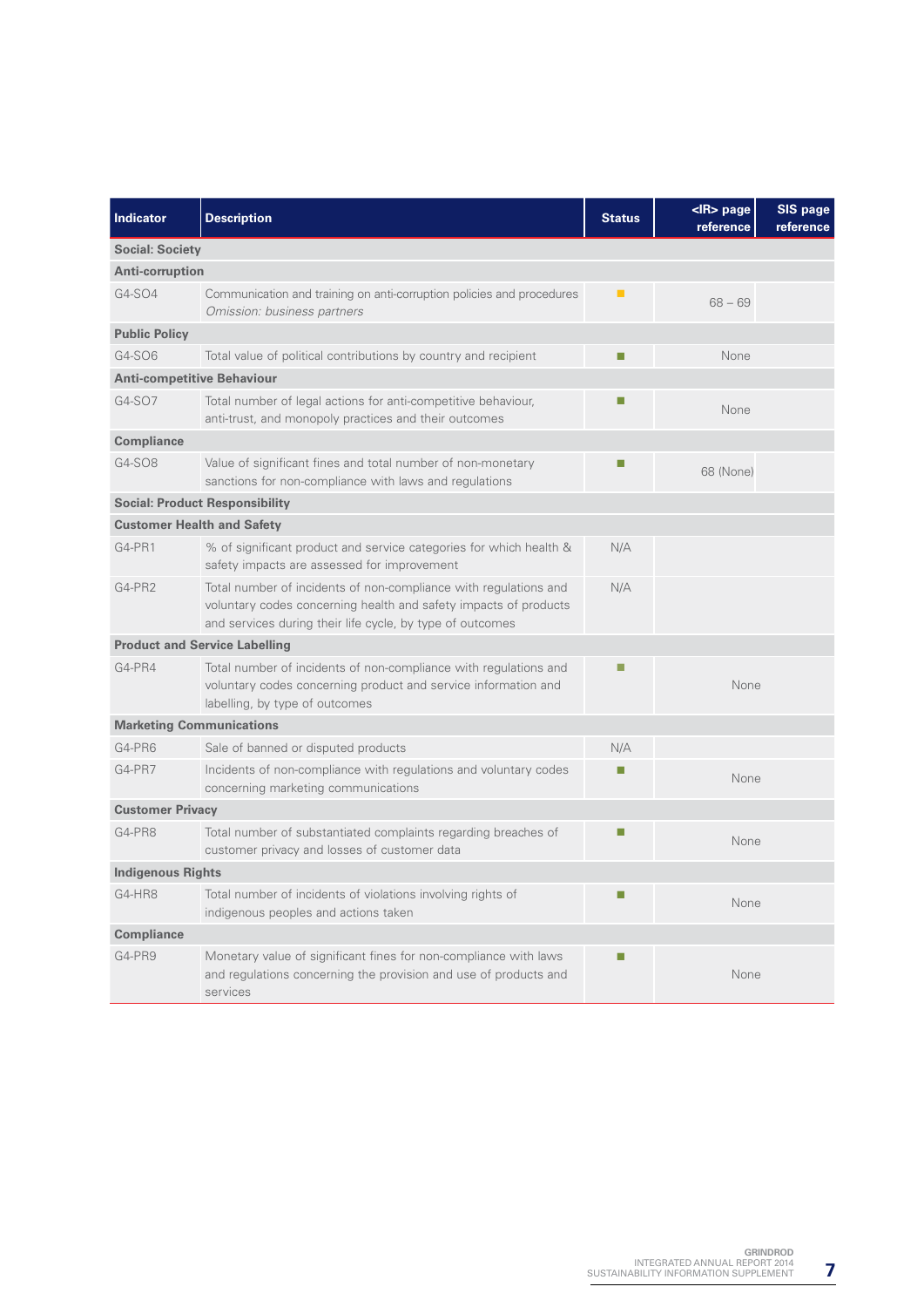# Manufactured capital

(Grindrod 2014 <IR> pages 35 – 37)

A breakdown of the owned and chartered vessels under management of the Shipping division is as follows:

### **As at 31 December 2014**

| <b>Entity/partnerships</b>                                                                   | <b>Grindrod</b><br>holding | Infrastructure/service |                                                                                                                              |  |  |
|----------------------------------------------------------------------------------------------|----------------------------|------------------------|------------------------------------------------------------------------------------------------------------------------------|--|--|
| <b>Dry-bulk shipping</b>                                                                     |                            | Total of 21.5 vessels  |                                                                                                                              |  |  |
| Island View Shipping (IVS)                                                                   | 100%                       |                        | 21.5 Dry-bulk carriers                                                                                                       |  |  |
|                                                                                              |                            |                        | • 16.5 $\times$ Handysize bulk carriers<br>• $3 \times$ Supramax bulk carriers<br>• $2 \times$ Capesize bulk carriers        |  |  |
| Ship operating                                                                               |                            |                        |                                                                                                                              |  |  |
| Parcel service                                                                               | 100%                       |                        | Concentrates on routes from southern Africa to the North<br>West Continent, Mediterranean, UK, USA and the Far East          |  |  |
| Supramax operating                                                                           | 100%                       |                        | Concentrates mainly on Pacific and Indian Ocean trade routes                                                                 |  |  |
| Joint ventures*                                                                              |                            |                        |                                                                                                                              |  |  |
| Mitsui, through Tri-View Shipping Pte Ltd                                                    | 51%                        |                        | $1 \times$ Handysize carrier<br>To strengthen business ties with Mitsui and access<br>Japanese finance                       |  |  |
| Mitsubishi, through IM Shipping Pte Ltd                                                      | 51%                        |                        | $2 \times$ Handysize bulk carriers<br>To strengthen business ties with Mitsubishi and access<br>Japanese finance             |  |  |
| Lauritzen, through Handyventure<br>Singapore Pte Ltd                                         | 50%                        |                        | $2 \times$ Handysize bulk carriers<br>To share vessel ownership and long-term charter risks                                  |  |  |
| Island View Phoenix (included parcel service)                                                | 50%                        |                        | To gain access to Far East trade experience and combine<br>the Phoenix inbound cargo book with Grindrod's outbound<br>trades |  |  |
| Rogers Shipping, through Island Bulk<br>Carriers Pte Ltd (included in supramax<br>operating) | 65%                        |                        | To gain access to cargo contracts into the Indian Ocean<br>islands                                                           |  |  |

| Liquid-bulk shipping                        |      |    | <b>Total of 14 vessels</b>                                                                                                                        |  |  |
|---------------------------------------------|------|----|---------------------------------------------------------------------------------------------------------------------------------------------------|--|--|
| Unicorn Shipping (Unicorn)                  | 100% | 14 | Product tankers (including joint ventures/partnerships)                                                                                           |  |  |
|                                             |      |    | • $9.5 \times$ Medium-range product tankers<br>$\bullet$ 4.5 $\times$ Small-product tankers                                                       |  |  |
| Ship operating                              |      |    |                                                                                                                                                   |  |  |
| Unicorn Tankers                             | 100% |    | Liquid-bulk vessels on South African coast                                                                                                        |  |  |
| Unicorn Bunker Services                     | 100% |    | Bunker tankers in port                                                                                                                            |  |  |
| Joint ventures*                             |      |    |                                                                                                                                                   |  |  |
| Vitol (through Leopard Tankers)             | 50%  |    | $4 \times 52$ 000 dwt product tankers                                                                                                             |  |  |
| Petrochemical Shipping                      | 50%  |    | $2 \times$ Products tankers for Engen's coastal requirements<br>$\bullet$ 1 x Medium-range products tanker<br>$\bullet$ 1 x Small-products tanker |  |  |
| Pools and third-party management agreements |      |    |                                                                                                                                                   |  |  |
| Vitol                                       |      |    | Commercial management of medium-range products<br>tankers                                                                                         |  |  |
| Han Gang Pool                               |      |    | Small-products tankers                                                                                                                            |  |  |

*\* The Grindrod share of the vessels listed in these sections are included in the Dry-bulk shipping total of 21.5 vessels and the Liquid-bulk shipping total of 14 vessels.*

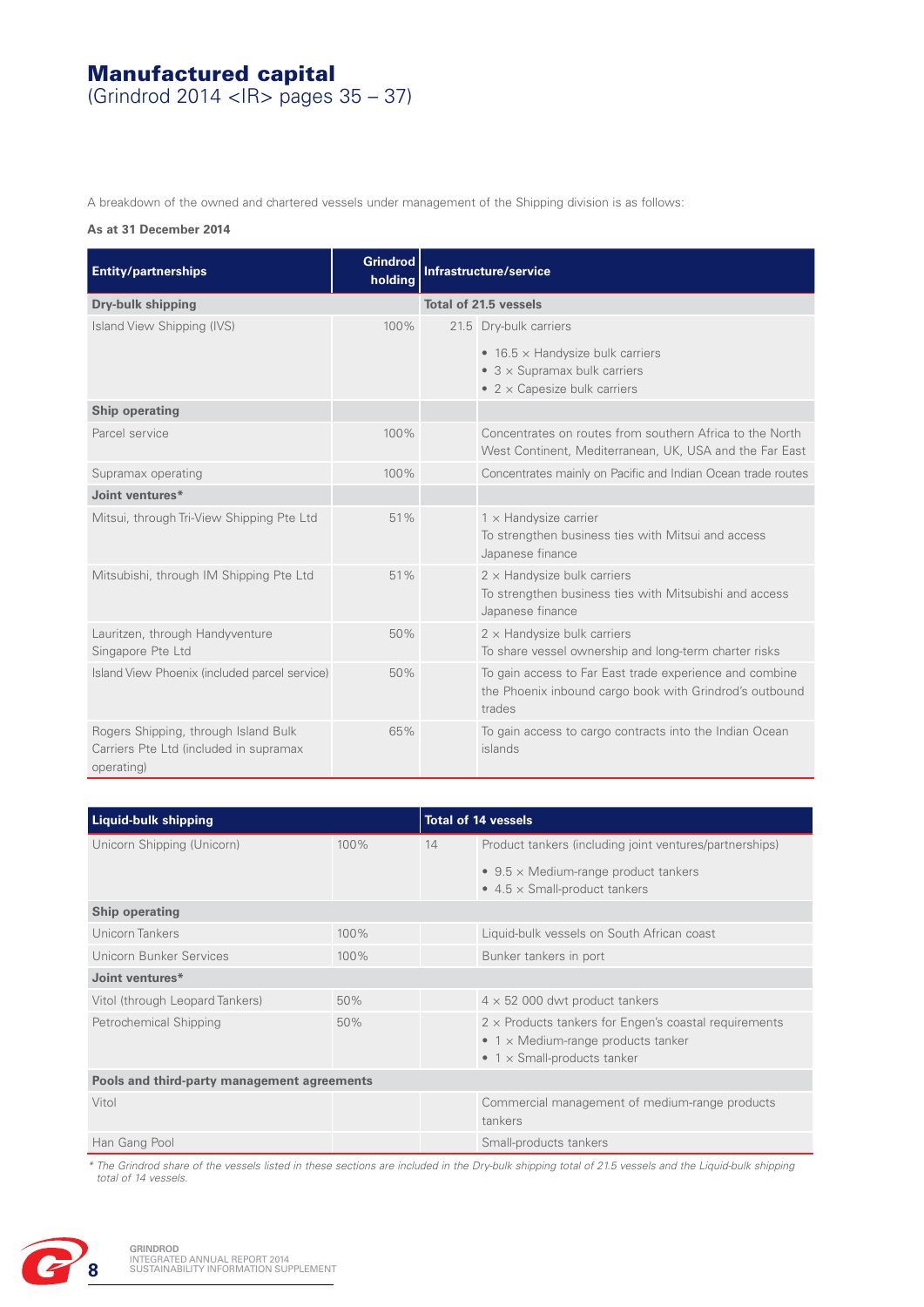### **Talent management**

Talent management is crucial for the development of an adequate skills and management base to ensure the sustainability of the company into the future. SAP talent management modules are expected to further enhance consistency, transparency and to facilitate the management of the group's talent pool.

As the company expands locally and globally, the establishment of a deployable talent pipeline is considered a key process. During 2014, talent management principles were refreshed centrally and deployed across the group subsidiaries.

While the strength of current leadership in the group will drive the achievement of strategic objectives, succession planning is equally important to Grindrod in ensuring maintained sustainability. Leadership development and senior management succession continue as a focus area.

Performance management and retention initiatives support the talent management process, which was standardised further across divisions in 2014. Performance discussions are held twice a year with employees to recognise the achievement of goals, address areas of development and define learning skills that may be required to improve productivity and career growth and development.

### **Skills development**

Skills development comprises formal training, professional development and on-the-job coaching internally and through external service providers. Employees attended 3 456 training interventions (2013: 7 702), of whom 86 per cent (2013: 88 per cent) were designated employees.

| Course programme                   | <b>Total</b><br>attendees | $\%$<br><b>Designated</b> | $\frac{9}{6}$<br><b>Black*</b> | $\%$<br>Female | <b>Total cost</b><br>(R) | $%$ cost on<br>Black* |
|------------------------------------|---------------------------|---------------------------|--------------------------------|----------------|--------------------------|-----------------------|
| Computer skills                    | 81                        | 89                        | 64                             | 61             | 82 994                   | 64                    |
| Management and support             | 109                       | 72                        | 60                             | 41             | 1 038 164                | 70                    |
| Continual professional development | 85                        | 65                        | 65                             | 9              | 622 781                  | 70                    |
| Regulatory                         | 1 340                     | 80                        | 80                             | 10             | 4 277 146                | 80                    |
| Formal qualifications              |                           | 100                       | 57                             | 29             | 93 544                   | 57                    |
| Workplace effectiveness            | 986                       | 96                        | 85                             | 35             | 1 689 269                | 90                    |
| Shipping and logistics             | 644                       | 97                        | 90                             | 8              | 515 846                  | 95                    |
| Learnership                        | 204                       | 89                        | 76                             | 75             | 9 0 5 3 4 4 3            | 82                    |
| <b>Grand total</b>                 | 3 4 5 6                   | 86                        | 72                             | 34             | 17 373 187               | 76                    |

*\* Includes Black, Coloured and Indian*

### **Learnerships**

In 2014, 204 learners attended learnership programmes (2013: 237) arranged by Grindrod, as follows:

|                                                             | <b>Black</b>             |                          |                          | <b>White</b>   |                | $\%$         |
|-------------------------------------------------------------|--------------------------|--------------------------|--------------------------|----------------|----------------|--------------|
| 2014 scope and demographics                                 |                          | Male   Female            |                          | Male   Female  | <b>Total</b>   | <b>Black</b> |
| National Certificate Business Administration NOF2           | $\overline{2}$           | 12                       |                          |                | 14             | 100          |
| National Certificate Business Administration NQF4           | $\Delta$                 | 5                        |                          |                | 9              | 100          |
| National Certificate Freight Handling NQF3                  | 21                       | 9                        | $\overline{4}$           | 1              | 35             | 86           |
| National Certificate Hygiene and Cleaning NQF1              | 33                       | 8                        | $\overline{\phantom{m}}$ |                | 41             | 100          |
| National Certificate in Maritime Operations NQF3            | 7                        | $\overline{\phantom{0}}$ | $\mathcal{P}$            |                | 9              | 78           |
| National Certificate Generic Management NQF5                | 3                        | 8                        | 6                        | 12             | 29             | 38           |
| National Certificate Professional Driving NQF3              | 10                       | $\overline{\phantom{0}}$ |                          |                | 10             | 100          |
| National Certificate Transport NQF1                         | 17                       |                          |                          |                | 17             | 100          |
| National Certificate in Banking Services and Advice NQF5    | 1                        | $\overline{4}$           |                          |                | 6              | 83           |
| National Certificate Financial Markets and Instruments NQF6 | $\overline{2}$           | 3                        |                          | $\overline{4}$ | 9              | 56           |
| National Diploma in Maritime Studies NQF6                   |                          |                          | $\mathcal{P}$            |                | $\overline{4}$ | 25           |
| National Diploma in Marine Engineering NQF6                 | $\overline{2}$           |                          | 6                        |                | 8              | 25           |
| <b>Shipping Training</b>                                    | $\overline{\phantom{0}}$ | 3                        | $\overline{4}$           | 5              | 12             | 25           |
| Supply Chain and Logistics                                  |                          |                          |                          |                | 1              |              |
| <b>Grand total</b>                                          | 102                      | 53                       | 25                       | 24             | 204            | 76           |

*\* Includes Black, Coloured and Indian*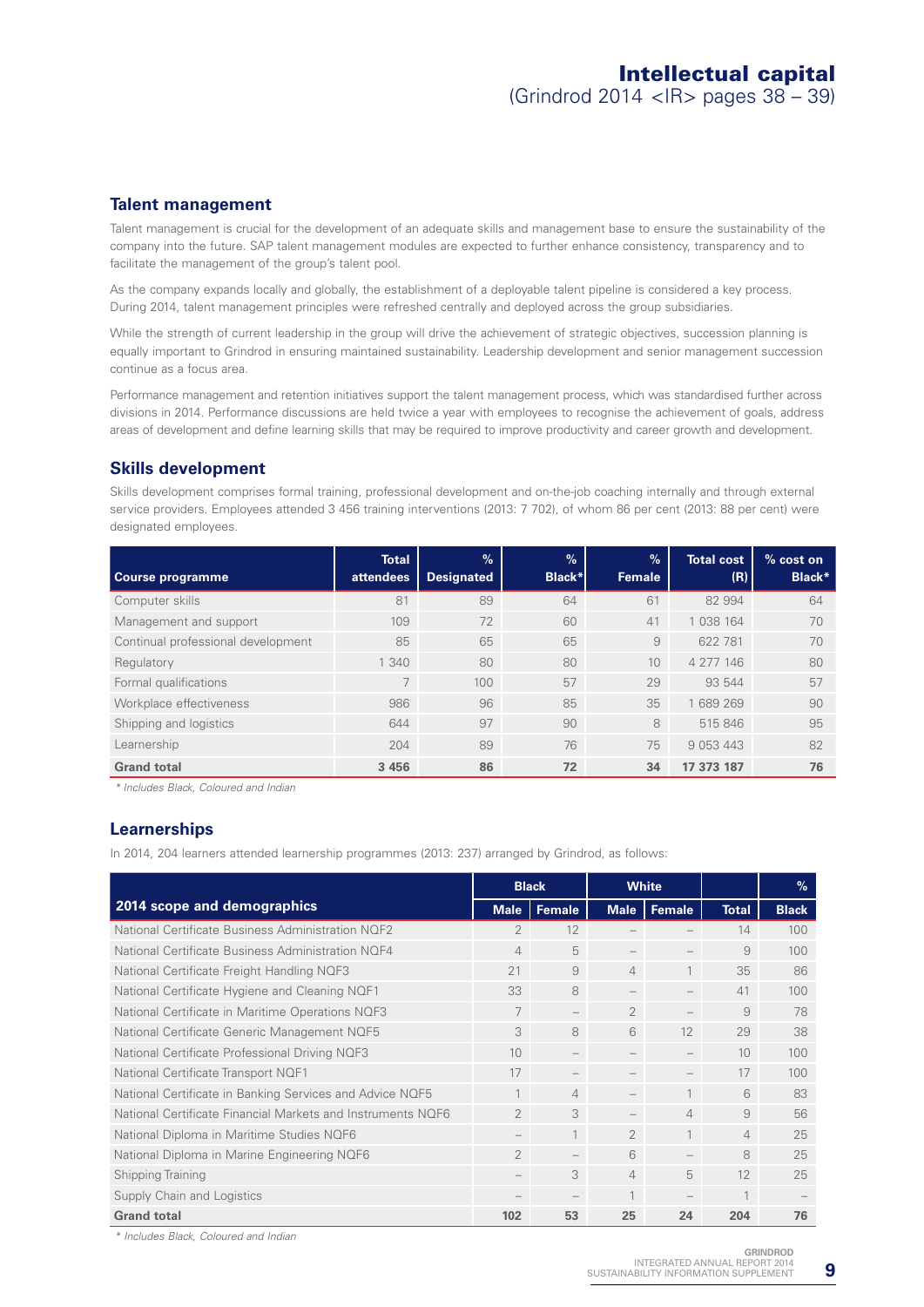# Human capital

(Grindrod 2014 <IR> pages 45 – 47)

## **Employee complement**

At year-end, Grindrod employed 7 506 permanent and contracted employees across the world (2013: 7 675).

| Country        | 2014    | 2013    | % change |
|----------------|---------|---------|----------|
| South Africa   | 4 9 6 0 | 5 2 8 6 | (6.2)    |
| Rest of Africa | 1889    | 1 7 7 2 | 6.6      |
| Asia           | 524     | 442     | 18.6     |
| Middle East    | 38      | 31      | 22.6     |
| Europe         | 50      | 89      | (43.8)   |
| North America  |         | 5       | 40.0     |
| South America  | 8       | 19      | (57.9)   |
| Australia      | 30      | 31      | (3.2)    |
| Total          | 7506    | 7675    | (2.2)    |
|                |         |         |          |

| <b>Group relationship</b>   | <b>Permanent</b><br>staff<br>(SA citizen) | <b>Permanent</b><br>staff<br>(non-SA<br>citizen) | <b>Contract staff</b><br>(SA citizen) | <b>Contract staff</b><br>(non-SA<br>citizen) | <b>Total</b> |
|-----------------------------|-------------------------------------------|--------------------------------------------------|---------------------------------------|----------------------------------------------|--------------|
| Total subsidiaries          | 3 4 3 1                                   | 1 148                                            | 293                                   | 571                                          | 5443         |
| Total joint ventures        | 851                                       | 506                                              | 107                                   | 22                                           | 1486         |
| Total associated companies  | 4                                         | 568                                              | $\overline{\phantom{a}}$              |                                              | 577          |
| <b>Total Grindrod group</b> | 4 2 8 6                                   | 2 2 2 2                                          | 400                                   | 598                                          | 7 506        |

The distribution of new employees hired during 2014 by division, gender and age grouping is as follows:

|                     | <b>Region</b>       |                 |                              |     | <b>Gender</b> |     | Age              |     |
|---------------------|---------------------|-----------------|------------------------------|-----|---------------|-----|------------------|-----|
|                     | Freight<br>Services | <b>Shipping</b> | Financial<br><b>Services</b> |     | Male   Female |     | $< 30$   30 - 50 | 550 |
| New employees hired | 659                 | 134             | 84                           | 608 | 269           | 365 | 437              | 75  |

Employee movement (expressed as a percentage of turnover) by division, gender and age grouping for 2014 is as follows:

|                           |                            | Movement of employee turnover % |                                     |       |               |      |                     |       |  |
|---------------------------|----------------------------|---------------------------------|-------------------------------------|-------|---------------|------|---------------------|-------|--|
|                           | <b>Division</b>            |                                 |                                     |       | <b>Gender</b> | Age  |                     |       |  |
|                           | <b>Freight</b><br>Services | <b>Shipping</b>                 | <b>Financial</b><br><b>Services</b> |       | Male   Female |      | $\sqrt{30}$ 30 - 50 | $>50$ |  |
| Resignation               | 243                        | 18                              | 42                                  | 191   | 112           | 71   | 206                 | 26    |  |
| Death                     | 15                         | $\overline{2}$                  | 1                                   | 15    | 3             |      | 8                   | 9     |  |
| Dismissal                 | 188                        | $\overline{4}$                  | $\qquad \qquad -$                   | 173   | 19            | 34   | 119                 | 39    |  |
| End of contract           | 306                        | $\mathbf{1}$                    | 17                                  | 228   | 96            | 78   | 189                 | 57    |  |
| Retirement                | 21                         | $\mathbf{1}$                    | 5                                   | 24    | 3             |      |                     | 27    |  |
| Redundancy                | 124                        |                                 | 58                                  | 129   | 53            | 19   | 117                 | 46    |  |
| Turnover of employees (%) | 15.07                      | 3.13                            | 17.04                               | 10.13 | 3.81          | 2.70 | 8.51                | 2.72  |  |

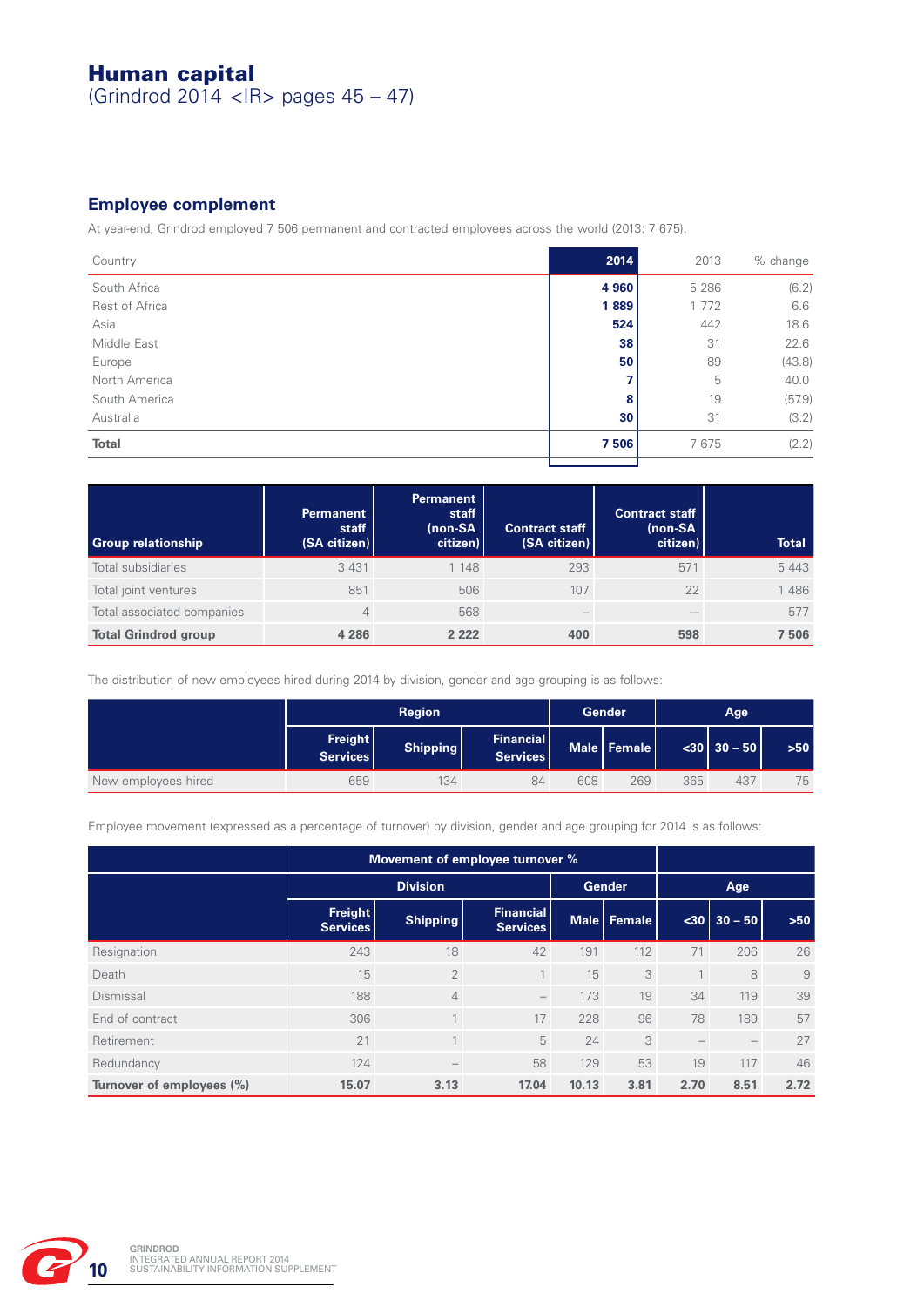## **Transformation**

Grindrod is committed to transformation in line with the objectives of the B-BBEE Act and the Department of Trade and Industry (dti) code of good practice to achieve a workforce that represents the demographics of the country. Grindrod's transformation strategy takes into account that transformation is more than just the achievement of standards and targets.

|                            | <b>Male</b>    |                 | <b>Female</b>            |                | 2014            | 2013<br><b>Designated</b> | <b>White</b>   |              | Foreign<br>nationals |             |             |                          |              |
|----------------------------|----------------|-----------------|--------------------------|----------------|-----------------|---------------------------|----------------|--------------|----------------------|-------------|-------------|--------------------------|--------------|
| <b>Occupational levels</b> | <b>African</b> | <b>Coloured</b> | Indian                   | <b>African</b> | <b>Coloured</b> | Indian                    | <b>White</b>   | <b>Total</b> | <b>Total</b>         | <b>Male</b> | <b>Male</b> | Female                   | <b>Total</b> |
| 2014                       |                |                 |                          |                |                 |                           |                |              |                      |             |             |                          |              |
| Top management             |                |                 | $\overline{\phantom{0}}$ | 1              |                 |                           |                | 1            | 1                    | 5           |             |                          | 6            |
| Other top<br>management    | 3              |                 | 3                        | 1              |                 |                           | 3              | 10           | 10                   | 22          | 4           | $\overline{\phantom{0}}$ | 36           |
| Senior management          | 10             | 1               | 12                       | 1              | 3               | $\overline{2}$            | 15             | 44           | 75                   | 78          | 1           | $\overline{\phantom{0}}$ | 123          |
| Middle management          | 21             | 9               | 60                       | 11             | 9               | 37                        | 64             | 211          | 225                  | 150         | 5           | $\overline{\phantom{0}}$ | 366          |
| Skilled                    | 684            | 97              | 256                      | 114            | 60              | 181                       | 250            | 1 643        | 1 545                | 370         | 284         | 8                        | 2 3 0 5      |
| Semi-skilled               | 798            | 71              | 80                       | 133            | 33              | 45                        | 61             | 221<br>1     | 477                  | 71          | 12          | $\overline{\phantom{0}}$ | 304<br>1     |
| Least skilled              | 279            | 15              | 10                       | 106            | 6               | 3                         | $\overline{2}$ | 421          | 474                  | 13          | 9           | 2                        | 440          |
| <b>Total permanent</b>     | 1795           | 193             | 421                      | 367            | 111             | 269                       | 395            | 3551         | 3807                 | 709         | 315         | 10                       | 4585         |
| Temporary/contract         | 164            | 24              | 38                       | 80             | 5               | 13                        | 20             | 344          | 585                  | 83          | 9           |                          | 436          |
| <b>Grand total</b>         | 1959           | 217             | 459                      | 447            | 116             | 282                       | 415            | 3895         | 4 3 9 2              | 792         | 324         | 10                       | 5 0 21       |
| Percentage (%)             | 39.0           | 4.3             | 9.2                      | 8.9            | 2.3             | 5.6                       | 8.3            | 77.6         |                      | 15.8        | 6.4         | 0.2                      | 100.0        |
| 2013 total                 | 2 2 4 0        | 251             | 538                      | 482            | 141             | 303                       | 437            | 4 3 9 2      | 3 8 4 4              | 819         | 310         | 34                       | 5 5 5 5      |
| Percentage (%)             | 40.3           | 4.5             | 9.7                      | 8.7            | 2.5             | 5.5                       | 7.9            |              | 79.1                 | 14.7        | 5.6         | 0.6                      | 100.0        |

*\* Note that 61 employees employed by South African-based companies work outside of South Africa and therefore are not reflected under South Africa on the geographic employee complement table above.*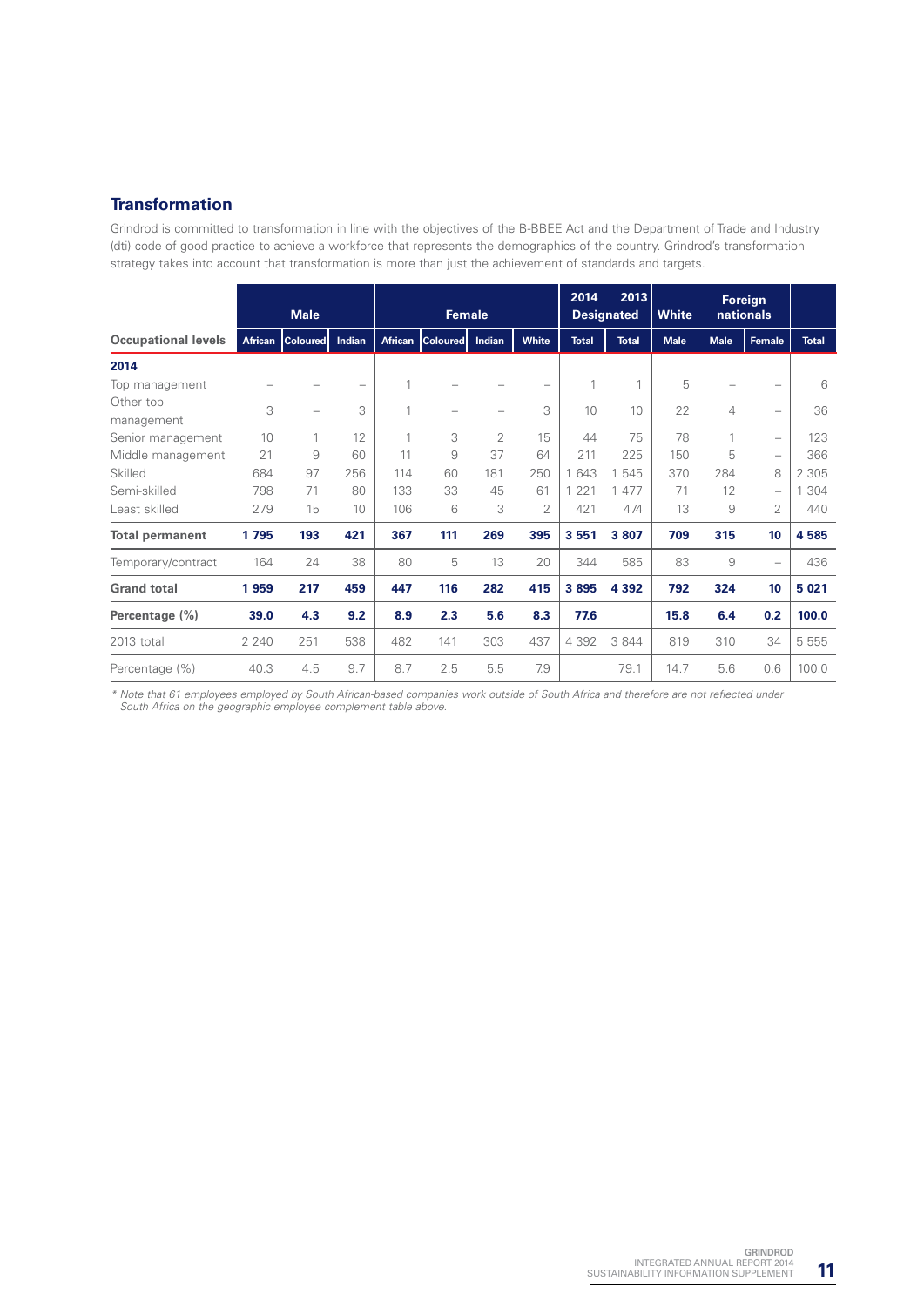# Natural capital

(Grindrod 2014 <IR> pages 45 – 47)

## **Environmental key performance indicators**

Key environmental and climate change indicators for the Grindrod group, with performance trends over four years, are presented in the two tables below; followed by detailed summaries for the two divisions (Shipping and Freight) that together comprise 95+ per cent of Grindrod's environmental footprint (98 per cent of total GHG emissions, 99 per cent of waste and 95 per cent of water consumption). Data for the other divisions is incorporated into group totals.

#### **Consolidated Grindrod group (global) footprint trends over four years**

| Key performance indicators                                    | 2014            | 2013           | 2012         | 2011          |
|---------------------------------------------------------------|-----------------|----------------|--------------|---------------|
| Water and wastewater (kilolitres)                             |                 |                |              |               |
| Total water usage (land-based and ships)                      | 219 507         | 227 156        | 191 529      | 180 824       |
| Harvested rainwater usage                                     | 4858            | 15 29 6        | 11 942       |               |
| (% of total)                                                  | (2%)            | $(7\%)$        | $(6\%)$      |               |
| Land-based water utilisation (kilolitres) (% contribution)    |                 |                |              |               |
| Domestic office use discharged to municipal sewer             | 66 530          | 69 307         | 65 634       | 70 995        |
|                                                               | (33%)           | (33%)          | $(34.9\%)$   | $(41.7\%)$    |
| Domestic/office use - not to municipal sewer (e.g. soak away) | 7612            | 7 7 9 4        | 6861         | 12 670        |
|                                                               | (4%)            | $(4\%)$        | $(3.6\%)$    | $(7.4\%)$     |
| Washing vehicles and equipment discharged to municipal sewer  | 57 093          | 56 933         | 41 996       | 44 673        |
|                                                               | (28%)           | (28%)          | $(22.3\%)$   | $(26.2\%)$    |
| Washing vehicles and equipment - discharged to                | 28 546          | 29 904         | 24 439       | 12 392        |
| ground/storm water                                            | (14%)           | (14% )         | (13%)        | $(7.3\%)$     |
| Dust suppression - to atmosphere or storm-water system        | 39 965          | 41 574         | 46 579       | 29 584        |
|                                                               | (20%)           | $(20\%)$       | $(24.7\%)$   | $(17.4\%)$    |
| Other                                                         | 1903            | 1 5 1 1        | 2 7 1 9      |               |
|                                                               | (1%)            | $(1\%)$        | $(1.4\%)$    | $(0\%)$       |
| Solid and liquid waste (tonnes)                               |                 |                |              |               |
| Total solid and liquid waste generated (tonnes)               | 10 889          | 14 328         | 10 562       | 7471          |
| Solid and liquid waste - to landfill (tonnes)                 | 1838            | 8 1 2 0        | 8824         | 6912          |
| MARPOL category 1 - 6 waste disposed of at sea or             |                 |                |              |               |
| incinerated at sea in accordance with MARPOL (tonnes)         | 158             | 586            | 687          | 435           |
| Total land-based non-hazardous solid waste recycled (tonnes)  | 5 594 of 10 889 | 4 177 of 7 792 | 1026 of 2833 | 70.4 of 1 068 |
|                                                               | (52%)           | (54% )         | $(36.2\%)$   | $(6.6\%)$     |
| Energy, fuel and air emissions:                               |                 |                |              |               |
| Total electricity usage (kWh)                                 | 22 085 003      | 21 416 815     | 22 560 736   | 23 699 498    |
| Electricity efficiency (kWh per Full Time Equivalent)         | 2 9 4 2         | 2 7 9 1        | 3 0 9 3      | 3 4 4 5       |
| Land-based diesel (kilolitres)                                | 23 009          | 29 4 69        | 30 910       | 30 795        |
| Land-based petrol (kilolitres)                                | 278             | 413            | 531          | 552           |
| LPG (tonnes)                                                  | 15              | 19             | 3            | 38            |
| Air pollution - SOx emitted (tonnes)                          | 5 0 0 6         | 4988           | 4 3 9 3      | 2 370         |
| Air pollution - NOx emitted (tonnes)                          | 10 138          | 10 324         | 7 4 4 9      | 6 3 7 8       |
| Scope 1 and 2 GHG emissions (tonnes $CO2$ -e)*                | 431 665         | 501 275        | 407 211      | 364 764       |
| Total GHG emissions including scope 3 (tonnes $CO2$ -e)       | 443 911         | 512 376        | 418 957      | 374 924       |
| GHG emissions Intensity ( $gCO2$ -e per rand revenue)         | 13.57           | 15.60          | 14.94        | 10.01         |
| Total energy usage scope 1 and 2 (GJ)                         | 6698816         | 6 119 047      | 5 421 251    | 4 761 335     |
| Energy intensity (MJ per rand revenue)                        | 0.20            | 0.19           | 0.20         | 0.13          |

*\* See breakdown on the following page. NR – not recorded/reported*

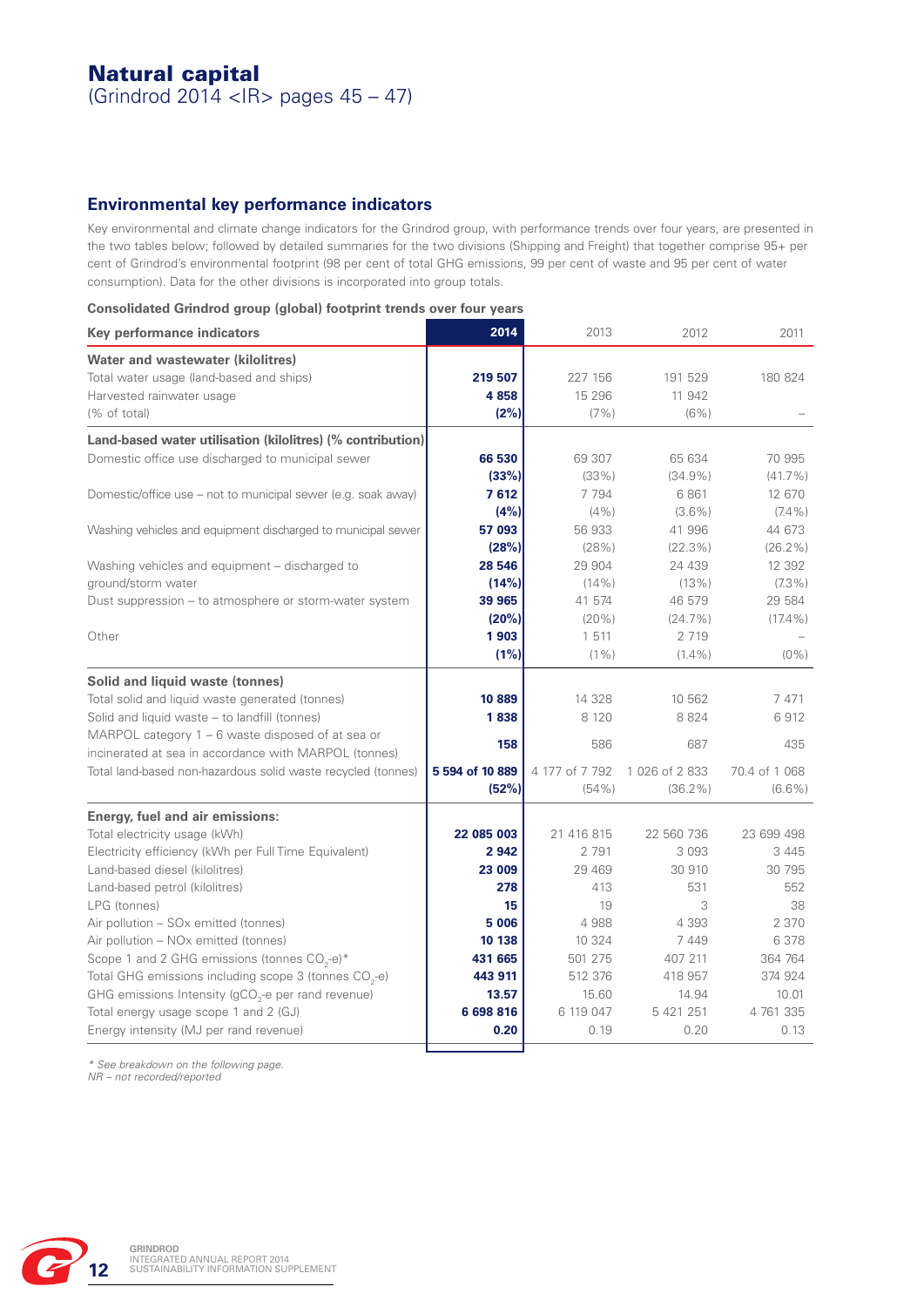#### **Grindrod group GHG emissions**

Four-year trends by GHG Protocol Scope, by division (2014) and by South African emissions (2014):

|                                                                                        |         | <b>Group global totals</b> |         |         | 2014 divisional analysis |                 |                                                                            | 2014                                                                    |
|----------------------------------------------------------------------------------------|---------|----------------------------|---------|---------|--------------------------|-----------------|----------------------------------------------------------------------------|-------------------------------------------------------------------------|
|                                                                                        | 2014    | 2013                       | 2012    | 2011    | Freight<br>Services**    | <b>Shipping</b> | <b>Financial</b><br><b>Services</b><br>and<br><b>Head</b><br><b>Office</b> | <b>South</b><br><b>African</b><br>scope<br>18 <sub>2</sub><br>emissions |
| Combustion of fuel in<br>Scope 1<br>ships where company<br>has operational<br>control* | 340 771 | 328 891                    | 276 535 | 231 078 |                          | 340 771         |                                                                            | 28 7 28                                                                 |
| Company owned and/<br>or operated vehicles,<br>mobile equipment,<br>locomotives        | 61 593  | 92 603                     | 97 349  | 97 223  | 61 593                   |                 |                                                                            | 52 017                                                                  |
| Combustion in<br>stationary fuel-burning<br>equipment (generators<br>and boilers)      |         |                            |         |         |                          |                 |                                                                            |                                                                         |
|                                                                                        | 150     | 13 618                     | 350     | 327     | 150                      |                 |                                                                            | 62                                                                      |
| HFC refrigerant gases                                                                  | 10 560  | 44 104                     | 9777    | 11 810  | 9 0 68                   | 1492            |                                                                            | 9 0 4 4                                                                 |
| Scope 1 subtotal                                                                       | 413 074 | 479 216                    | 384 011 | 340 438 | 70 811                   | 342 263         | ÷,                                                                         | 89 851                                                                  |
| Scope 2 Total<br>Purchased electricity                                                 | 18 592  | 22 059                     | 23 199  | 24 3 26 | 16 398***                | 43              | 2 150                                                                      | 14 678                                                                  |
| Scope 3<br>Purchased electricity<br>and other<br>- rented out                          | ۳       |                            |         |         |                          |                 |                                                                            |                                                                         |
| Business air travel                                                                    | 6 191   | 1944                       | 1851    | 1899    |                          |                 | ÷                                                                          |                                                                         |
| Business travel - car<br>rental                                                        | 3       | 18                         | 17      | 34      |                          |                 | ÷                                                                          |                                                                         |
| HCFCs and other<br>non-Kyoto gases                                                     | 157     | 424                        | 357     | 140     | 1                        | 101             | 54                                                                         |                                                                         |
| Waste sent to landfill                                                                 | 5948    | 8715                       | 9521    | 7 503   | 4932                     | 1 0 0 2         | ÷                                                                          |                                                                         |
| Scope 3 and other<br>subtotal                                                          | 12 246  | 11 101                     | 11 746  | 10 160  | 4933                     | 1 103           | 54                                                                         |                                                                         |
| <b>Totals</b><br>metric tonnes of CO <sub>3</sub> -e                                   | 443 965 | 512 376                    | 418 956 | 374 924 | 90 354                   | 343 410         | 2 166                                                                      | 104 529                                                                 |
| Percentage contribution:                                                               |         |                            |         |         | 20.75                    | 77.35           | 0.50                                                                       |                                                                         |
| <b>GHG emissions intensity</b><br>(gCO <sub>2</sub> -e per Rand revenue):              | 13.57   | 15.60                      | 14.94   | 10.01   | 16                       | 16              | 6                                                                          |                                                                         |

#### **Notes:**

All figures in metric tonnes CO<sub>2</sub>-e.

The Grindrod owned building, Mansion House, previously included under scope 3 electricity emissions, was excluded in 2012 and 2013 as a result of this building no longer falling within Grindrod's operational control criteria.

*\* Grindrod's South African shipping emissions reported here are for operationally controlled ships' fuel purchased and combusted within South African EEZ waters.*

*\*\* The remaining Trading businesses reported with Freight Services.*

*\*\*\* Consisting of Grindrod Freight Services 14 679 and Trading 1 719.*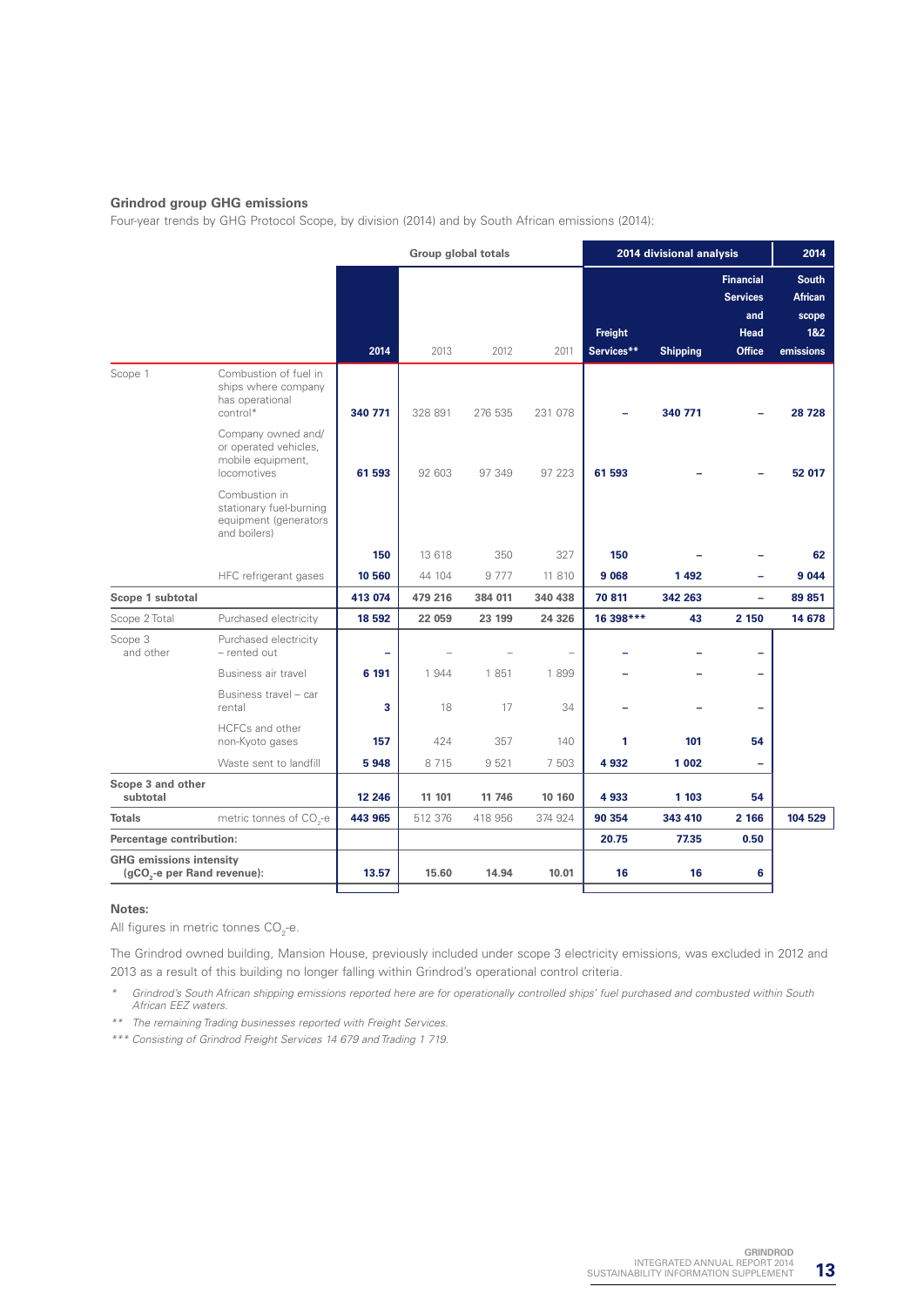## **Natural capital continued**

(Grindrod 2014 <IR> pages 45 – 47)

## **Detailed environmental footprint – Shipping**

| Key performance indicators                                                                                                      | 2014                     | 2013                    | 2012                     | 2011                  |
|---------------------------------------------------------------------------------------------------------------------------------|--------------------------|-------------------------|--------------------------|-----------------------|
| Water and wastewater (kilolitres)                                                                                               |                          |                         |                          |                       |
| Water usage (kilolitres), not including water generated on<br>board at sea                                                      | 17858                    | 20 132                  | 20 786                   | 10 510                |
| Untreated effluent (domestic) - disposed of at sea in<br>accordance with MARPOL (kilolitres)                                    | 16 588                   | 38 24 2                 | 24 040                   | 17 442                |
| Treated effluent – disposed of at sea in accordance with                                                                        |                          |                         |                          |                       |
| MARPOL (kilolitres)<br>Land-based (office) water and wastewater                                                                 | 24 8 82<br>Incl in group | 76 742<br>Incl in group | 5 1 7 9<br>Incl in group | 6368<br>Incl in group |
| Solid waste (tonnes)                                                                                                            |                          |                         |                          |                       |
| Total Solid Waste (tonnes)                                                                                                      | 1915                     | 2 1 3 5                 | 2 7 7 1                  | 1 1 3 4               |
| MARPOL category $1 - 6$ waste $-$ to licensed landfill sites<br>(tonnes)<br>MARPOL category 1 - 6 waste - disposed of at sea or | 1 3 8 4                  | 1 548                   | 2 0 8 4                  | 699                   |
| incinerated at sea in accordance with MARPOL (tonnes)                                                                           | 158                      | 587                     | 687                      | 435                   |
| Energy, fuel and air emissions                                                                                                  |                          |                         |                          |                       |
| Total electricity usage (kWh)                                                                                                   | 86 164                   | Incl in group           | Incl in group            |                       |
| Marine diesel oil (MDO) consumed (tonnes)                                                                                       | 4 3 9 0                  | 4 6 6 0                 | 4528                     | 4579                  |
| Heavy-sulphur fuel oil (HSFO) consumed (tonnes)                                                                                 | 83 370                   | 90 701                  | 77 937                   | 65 856                |
| Low sulphur fuel oil (LSFO) consumed (tonnes)                                                                                   | 21 275                   | 15 709                  | 10 950                   | 7582                  |
| Diesel usage in land-based vehicles (kilolitres)                                                                                | Incl in group            | Incl in group           | Incl in group            | 4.4                   |
| Petrol usage in land-based vehicles (kilolitres)                                                                                | Incl in group            | Incl in group           | Incl in group            | 8.8                   |
| Air pollution - SOx emitted (tonnes)                                                                                            | 4 9 8 6                  | 4 9 6 0                 | 4 3 6 4                  | 2 3 4 0               |
| Air pollution - NOx emitted (tonnes)                                                                                            | 9 3 5 4                  | 9 2 6 1                 | 6 3 3 1                  | 5 2 6 3               |
| SOx (tonnes) per 1 000 NM                                                                                                       | 3.47                     | 3.74                    | 4.31                     | 3.11                  |
| NOx (tonnes) per 1 000 NM                                                                                                       | 6.55                     | 6.96                    | 6.19                     | 6.89                  |
| Average per-ship CO <sub>2</sub> emissions efficiency                                                                           |                          |                         |                          |                       |
| (as per IMO guidelines) (gCO <sub>2</sub> -e per tonne-NM)                                                                      | 7.22                     | 9.78                    | 11.99                    | 9.08                  |
| Range per-ship CO <sub>2</sub> emissions efficiency<br>(gCO <sub>2</sub> per tonne-NM)                                          | 1.053-684.193*           | $3.60 - 254.14*$        | 2.93-673.71*             | 2.13-34.76            |

*\* High upper figure as a result of more ships steaming with low tonnage due to adverse market conditions.*